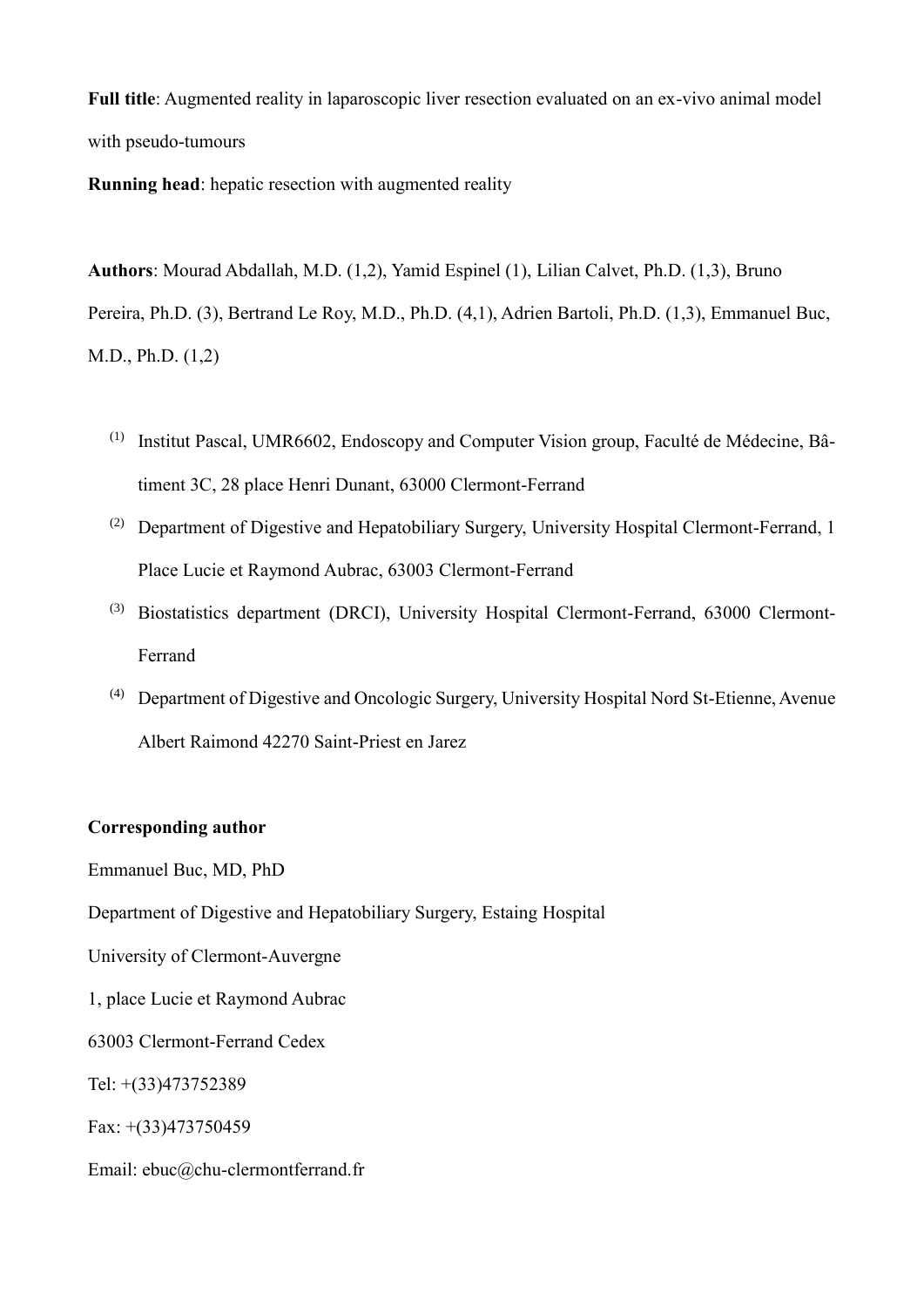#### **Abstract**

**Background.** The aim of this study was to assess the performance of our augmented reality (AR) software (Hepataug) during laparoscopic resection of liver tumours and compare it to standard ultrasonography (US).

**Materials and methods.** Ninety pseudo-tumours ranging from 10 to 20 mm were created in sheep cadaveric livers by injection of alginate. CT-scans were then performed and 3D models reconstructed using a medical image segmentation software (MITK). The livers were placed in a pelvi-trainer on an inclined plane, approximately perpendicular to the laparoscope. The aim was to obtain free resection margins, as close as possible to 1 cm. Laparoscopic resection was performed using US alone  $(n=30, US group)$ , AR alone  $(n=30, AR group)$  and both US and AR  $(n=30, ARUS group)$ . R0 resection, maximal margins, minimal margins and mean margins were assessed after histopathologic examination, adjusted to the tumour depth and to a liver zone-wise difficulty level.

**Results.** The minimal margins were not different between the three groups (8.8, 8.0 and 6.9 mm in the US, AR and ARUS groups respectively). The maximal margins were larger in the US group compared to the AR and ARUS groups after adjustment on depth and zone difficulty (21 vs. 18 mm, p=0.001 and 21 vs. 19.5 mm, p=0.037 respectively). The mean margins, which reflect the variability of the measurements, were larger in the US group than in the ARUS group after adjustment on depth and zone difficulty  $(15.2 \text{ vs. } 12.8 \text{ mm}, \text{ p} < 0.001)$ . When considering only the most difficult zone (difficulty 3), there were more  $R1/R2$  resections in the US group than in the AR+ARUS group (50%) vs. 21%, p=0.019).

**Conclusion.** Laparoscopic liver resection using AR seems to provide more accurate resection margins with less variability than the gold standard US navigation, particularly in difficult to access liver zones with deep tumours.

**Key words:** laparoscopy, liver, resection, augmented reality, deformable 3D model, overlay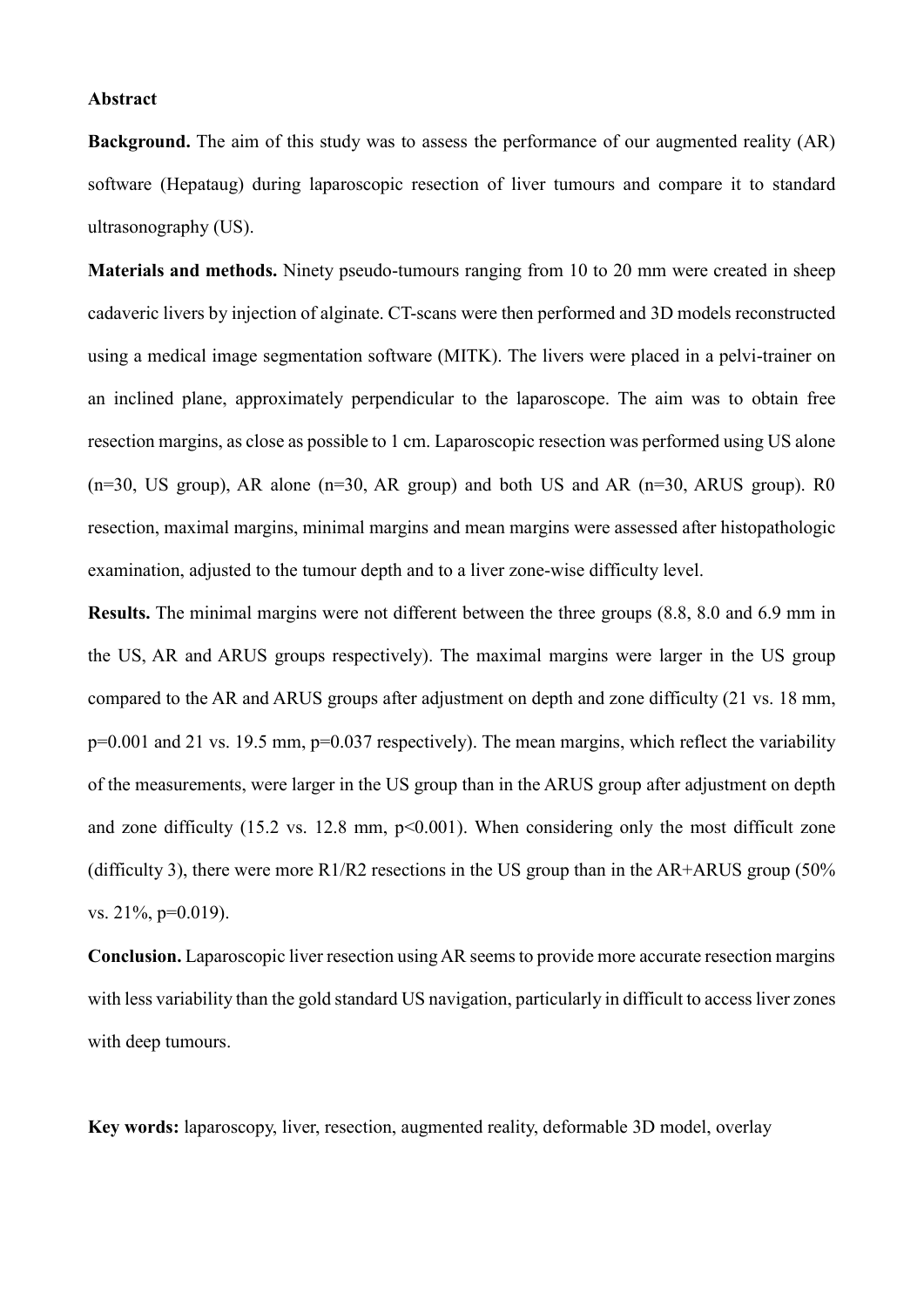## **Introduction**

Laparoscopic surgery has undergone a rapid development in the recent years. However, despite the improvement of surgical techniques and instruments, as well as the expansion to more complex and risky procedures, some interventions remain very challenging. It is the case of laparoscopic liver resection (LLR). It has clear advantages compared to the open procedure [1,2], namely reduced intraoperative bleeding, hospital stay, post-operative morbidity and narcotic dose requirement, but its use remains limited because of technical issues [3]. These are mainly the control of intraoperative bleeding, which is more difficult in a tighter environment, but also tumour localisation and margin assessment, which are difficult particularly in non-anatomic resections because of the very limited haptic feedback. R1/R2 resection in laparoscopic and open procedures was up to 30% in a recent randomized controlled trail [4], which underlines the limits of intraoperative ultra-sonography (US), knowing that the learning curve of laparoscopic US is much flatter than the one of US in open procedures.

Recently, our team has developed a software called Hepataug, to implement augmented reality (AR), allowing the surgeon to see the subsurface anatomy in a laparoscopic video image [5]. Hepataug works by overlaying the internal anatomical structures obtained from preoperative imagery onto the laparoscopic image. Even though AR was successfully developed for gynaecological, renal, and adrenal surgeries [6–9], and despite considerable research, robust systems capable of handling soft tissue deformations are yet to be created. The state-of-the-art in image-guided surgery for LLR is mostly based on overlaying a rigid preoperative 3D model onto the laparoscopic liver image [10,11]. The extent of modification of the intraoperative organ shape compared to its preoperative shape (hence, its shape as seen in the preoperative imagery) is difficult to assess in liver surgery. Many factors contribute to the organ deformation during laparoscopy, especially cardiopulmonary motion, gas insufflation, and gravity acting in different directions preoperatively and intraoperatively. Partial visibility of the liver during surgery makes the task of correction for the deformations even more challenging.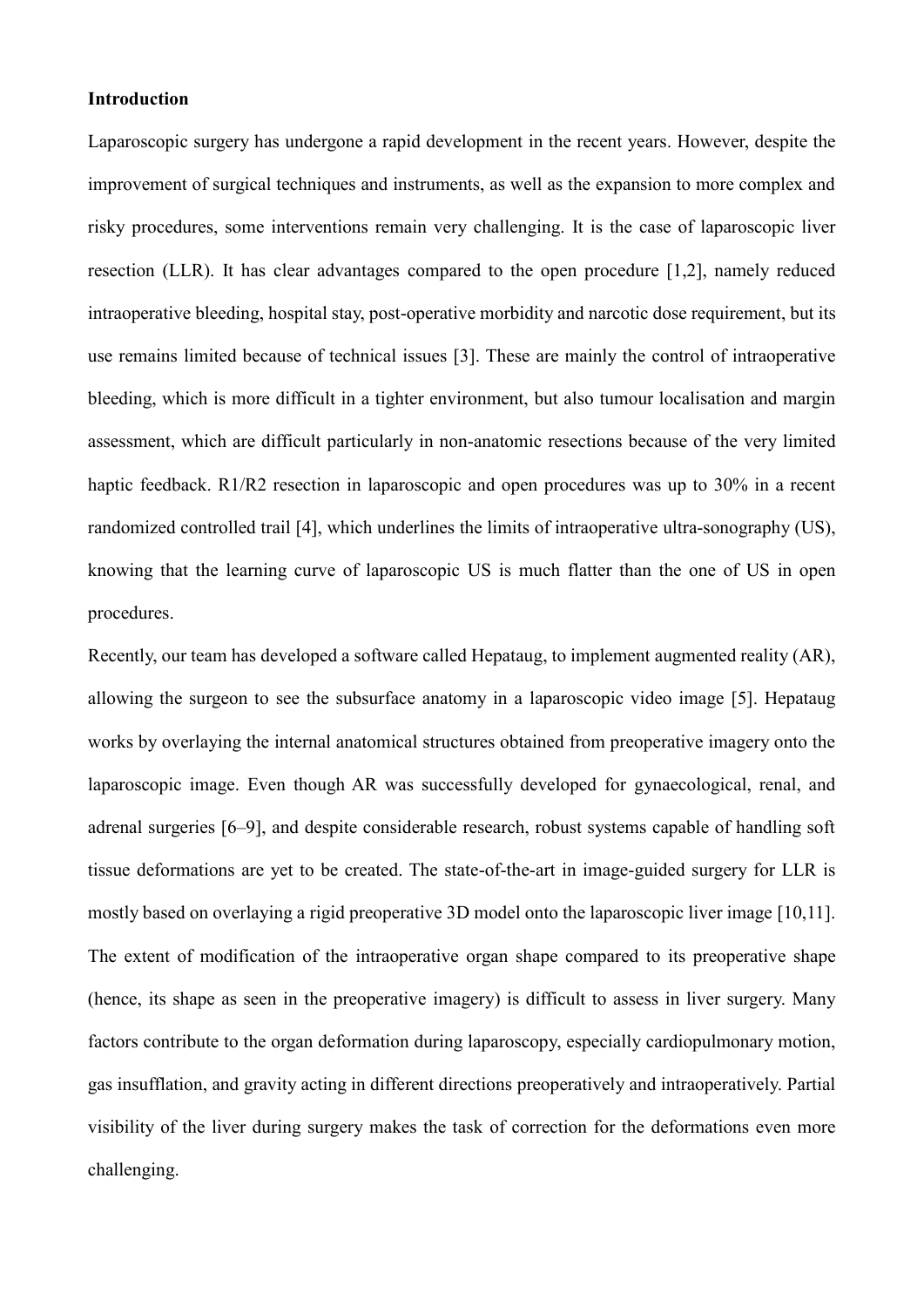Our software Hepataug brings a major contribution to image-guided surgery because it uses a deformable preoperative 3D model and works in *de facto* conditions of laparoscopic procedures. We have already evaluated Hepataug quantitatively with *in silico* and phantom experiments [12], and qualitatively with in-vivo laparoscopic images [13]. The results showed that Hepataug is an accurate and faster solution compared to the state-of-the-art. We then demonstrated the feasibility of Hepataug in a clinical situation [14]. However, although Hepataug reveals the precise localisation of the tumours within the liver, especially with isoechogenic tumours non visible with US, its benefits for the quality of the resection remain unclear. Particularly, the accuracy of the resection margins in the oncologic setting was not assessed. In order to further characterise the accuracy and clinical relevance of Hepataug, we now propose to evaluate it extensively, and to compare it with other surgical guidance solutions, in an *ex vivo* animal tumour resection model. The goal of our study was to assess the accuracy of Hepataug against US, which represents the gold standard in intraoperative guidance system. We decided to focus on quantitative margins because the R0/R1 status is a binary status that does not precisely reflect the fine margins of hepatic resection.

Hepataug was created and developed by our research team EnCoV at the University of Clermont Auvergne (UCA), CNRS and CHU Clermont-Ferrand. Hepataug is thus a non-profit research software owned by public research bodies. It has no specific relationships with MITK, which is a free software for 3D liver reconstruction from preoperative data. Concretely, Hepataug uses a 3D model reconstructed from preoperative data, which may be obtained from MITK or any other preoperative reconstruction software, such as 3D Slicer.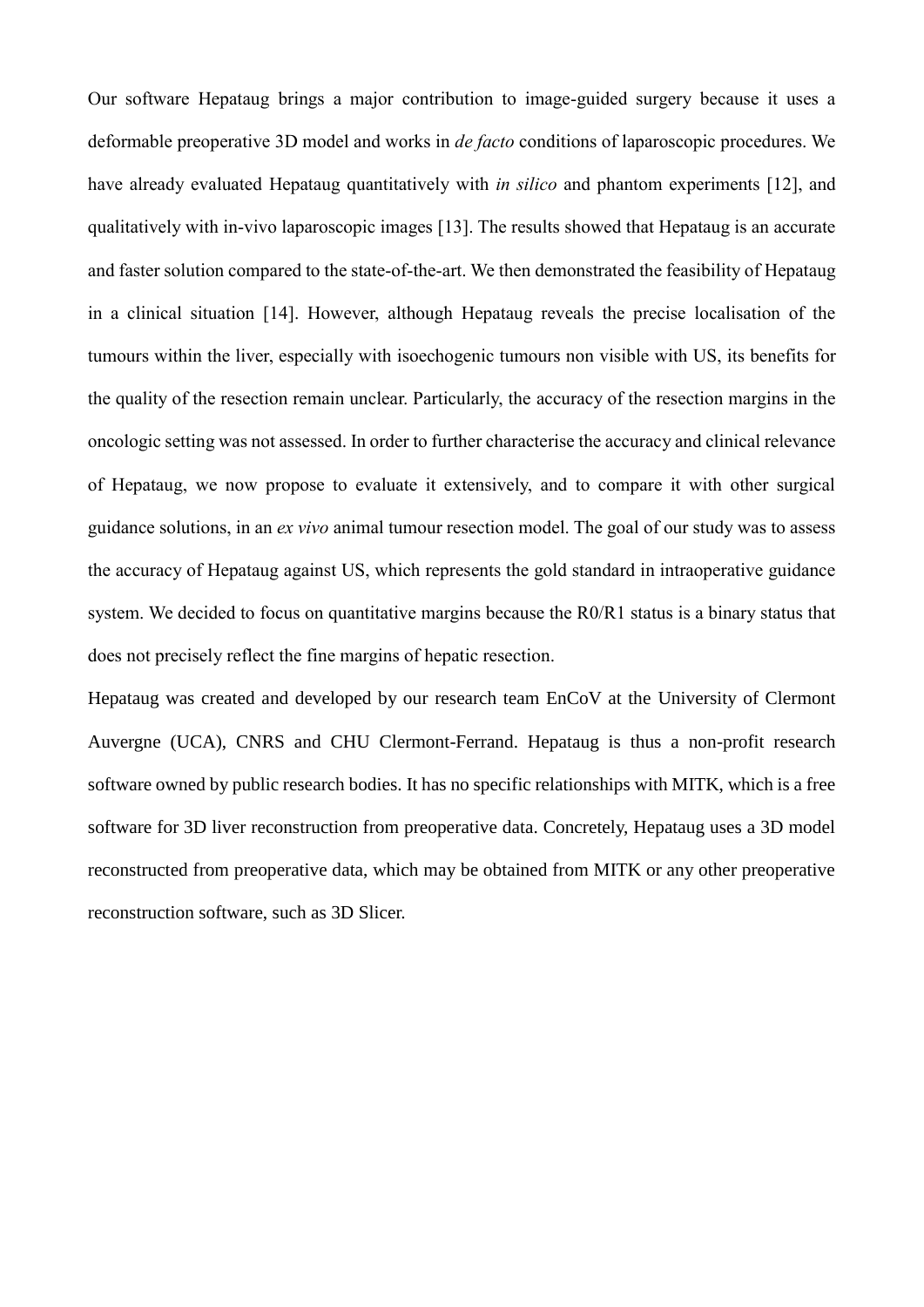## **Materials and methods**

#### *Liver model*

We chose the sheep liver as our reference model, as it is macroscopically similar to the human liver, as shown in figure 1. Indeed, it has two separable lobes (and one accessory lobe that can be resected before surgery) with a falciform ligament, and hence possesses the anatomical landmarks required for image augmentation using Hepataug. In addition, its texture and deformability are comparable to the human liver and it has dimensions adapted to perform experiments in a standard pelvi-trainer, where we have conducted the surgical resection in our protocol. Our experiments were performed on fresh cadaveric sheep livers; IRB approval was thus not required.

#### *Creation of a pseudo-tumour*

Our protocol was inspired by previous work [15,16]. In order to determine the ideal substance to use, we tested several agents, namely silicon, polyurethane resin and alginate. For each agent, we evaluated the easiness of preparation and injection in the liver parenchyma, the reproducibility, as well as the unwanted visibility of the pseudo-tumour at the liver surface. The goal was to create a substance mixture with an adequate viscosity that would minimise the extravasation from the injection site whilst maintaining a fluidity that permitted the injection through the needle. The goal of this step was to create several tumours within the liver parenchyma ranging from 10 to 20 mm in size. The ideal concentration of the mixture was determined by injecting variable concentrations of the agent in the liver parenchyma. We used ultrasonography during injection in order to control the diffusion of the agent within the liver. The optimal speed and depth of injection were also evaluated during the procedure. Finally, alginate showed the best attributes and was chosen for the creation of the pseudo-tumours. We therefore finalised a special protocol for this agent, as follows. We first added lukewarm water to alginate powder at a concentration of 0.5 g/mL. We then dissolved LMP agarose at a temperature of 65 degrees (Celsius) and added it to the mixture at 37 degrees, to stabilise the preparation and to avoid scattering of the alginate within the liver. Knowing that after 3 minutes the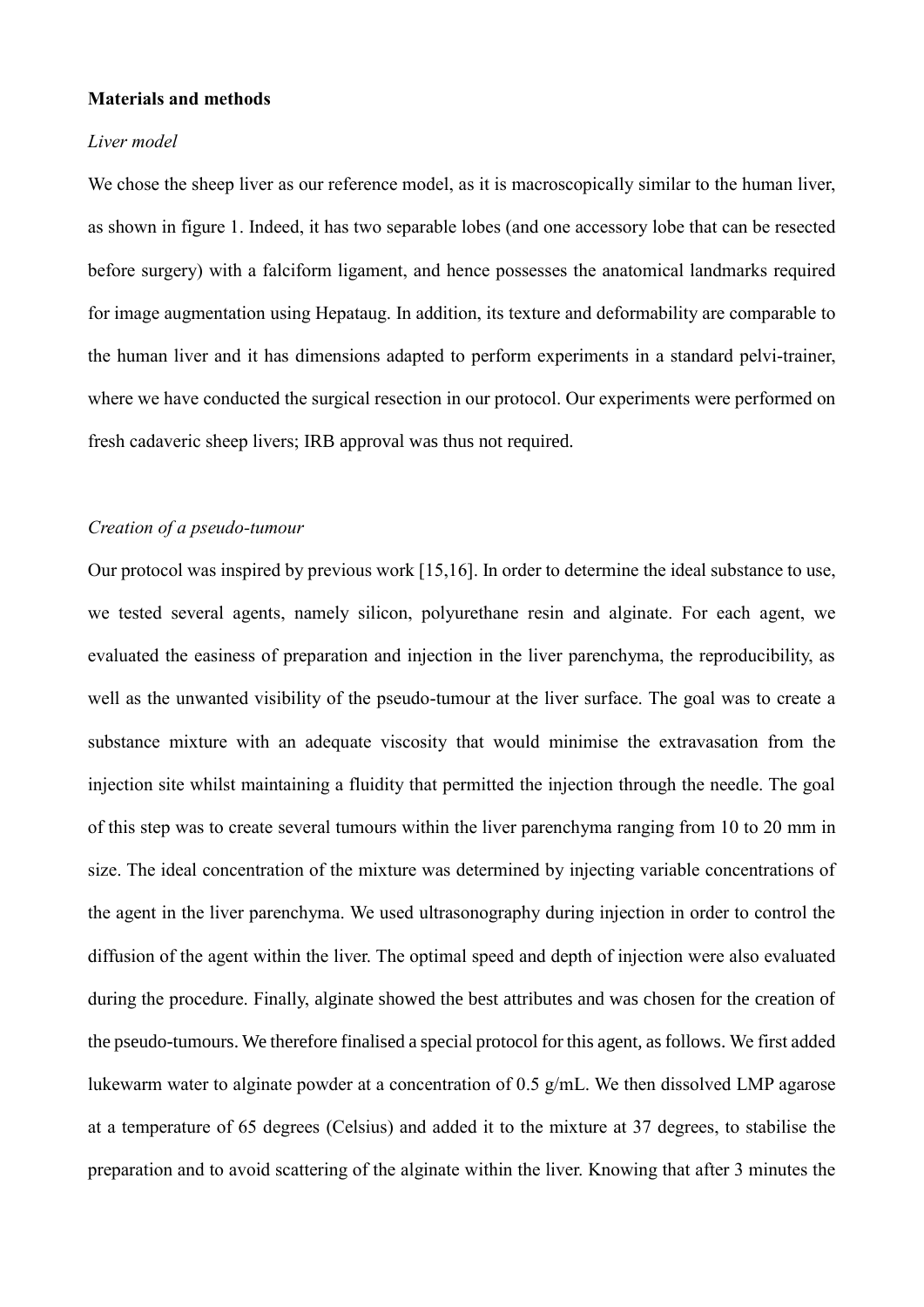mixture would reach its semi-solid state and would therefore not be injectable, stirring did not exceeded 60 seconds. The preparation was loaded into a 2 cc syringe. Injection occurred between 1 min 45 seconds and 2 min 30 seconds, on the posterior side of the sheep liver. We created three to five tumours in each liver.

#### *Imaging and creation of a preoperative 3D model*

Our goal at this step was to create a virtual preoperative 3D model from imaging. CT scanning appeared to be the optimal morphological exam in order to detect pseudo-tumours in the sheep liver. The lesions appeared to be hyperdense, easily identifiable, with well-defined margins and without intraparenchymal artefacts (see figure 2a). The liver was placed on a rigid surface (see figure 2b). A subcutaneous needle was placed at the origin of the falciform ligament to ease its subsequent localisation in the CT scan. The settings of the machine were adjusted to create a slice thickness of 1.5 mm.

A preoperative 3D model of the sheep liver was then constructed using MITK®, a free medical image segmentation software (see figures 2c and 2d). The segmentation of the liver as well as its inner structures were performed semi-automatically. MITK then created the desired 3D model automatically. This step was followed by smoothing out of the noise and simplification of the 3D model using Meshlab, a mesh processing open source software.

### *Surgical installation*

A pelvi-trainer was installed on the operating table, faced with the laparoscopic screen. The liver was placed on a 45° inclined wooden surface so that its anterior side faced the surgeon, as shown in figure 3a. The liver was therefore positioned almost perpendicularly to the direction of the surgical tools as well as the laparoscope, allowing the surgeon to practice resections on all the segments for a fixed position of the liver, in order to reproduce the clinical situation. The laparoscope was fixed and directed towards the targeted lesion. Laparoscopic scissors and a grasper were placed on both sides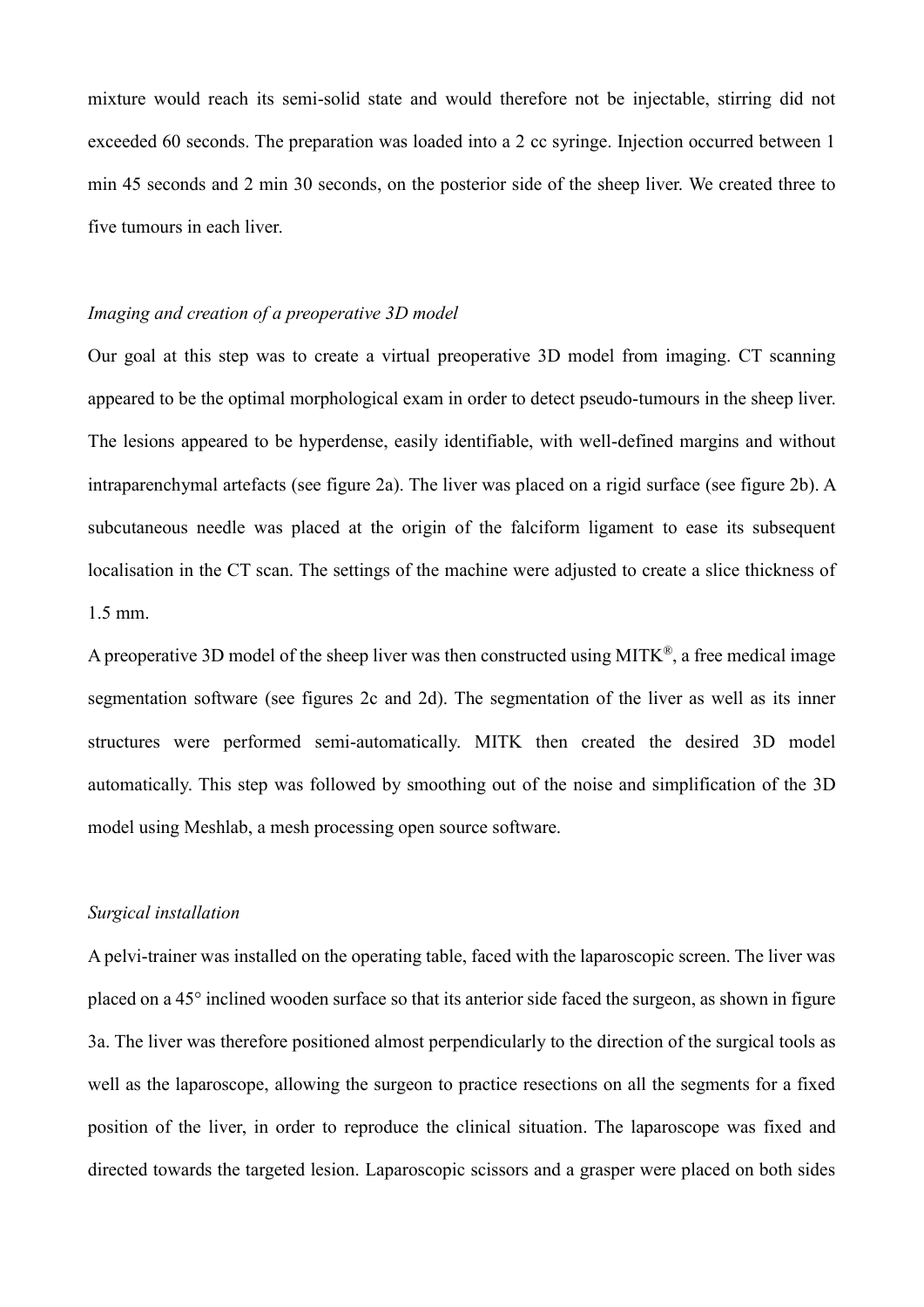of the camera. All resections were performed using this standard installation and the same port configuration. Facilities for AR and US were placed next to the pelvi-trainer, as shown in figure 3b.

## *Augmented reality using Hepataug*

Hepataug requires the surgeon to choose a still image of the concerned region of the liver. Knowing that during LLR the liver is only partially visible, the resection and image augmentation were performed while visualising only a limited part of the organ. The only constraint imposed by Hepataug is to ensure the visibility of anatomical landmarks used for the image augmentation: the inferior ridge, a part of the upper silhouette, and the falciform ligament junction. Hepataug works semi-automatically. The manual step consists in marking the landmarks on the 3D model and the laparoscopic image (see figures 4a and 4b). Once the registration is done, all the data presented on the 3D model are superimposed on the laparoscopy screen (see figure 4c). Hepataug provides information concerning the lesion's aspect, localisation and depth with the least possible noise. It allows the surgeon to visualise the structures in different dimensions and viewpoints. An optimal tumour resection can therefore be decided.

While experiments advanced, Hepataug was improved. Our team managed to bring into play an important feature: an image of the tumour projection onto the surface of the liver directed along the laparoscope axis. Furthermore, Hepataug was able to grant the surgeon with an improved guidance by showing a ring composed by the projection of the tumour's safe tissue margin onto the liver surface (see figures 5a and 5b). As the laparoscope and the liver are fixed, Hepataug can run continuously during the laparoscopic resection. The augmentation is displayed on the surface to allow the surgeon to cut into the liver whilst respecting the surgical margins, fixed to 1 cm in our model. Information concerning the depth of the tumour are also provided by Hepataug, as shown in the submitted video material.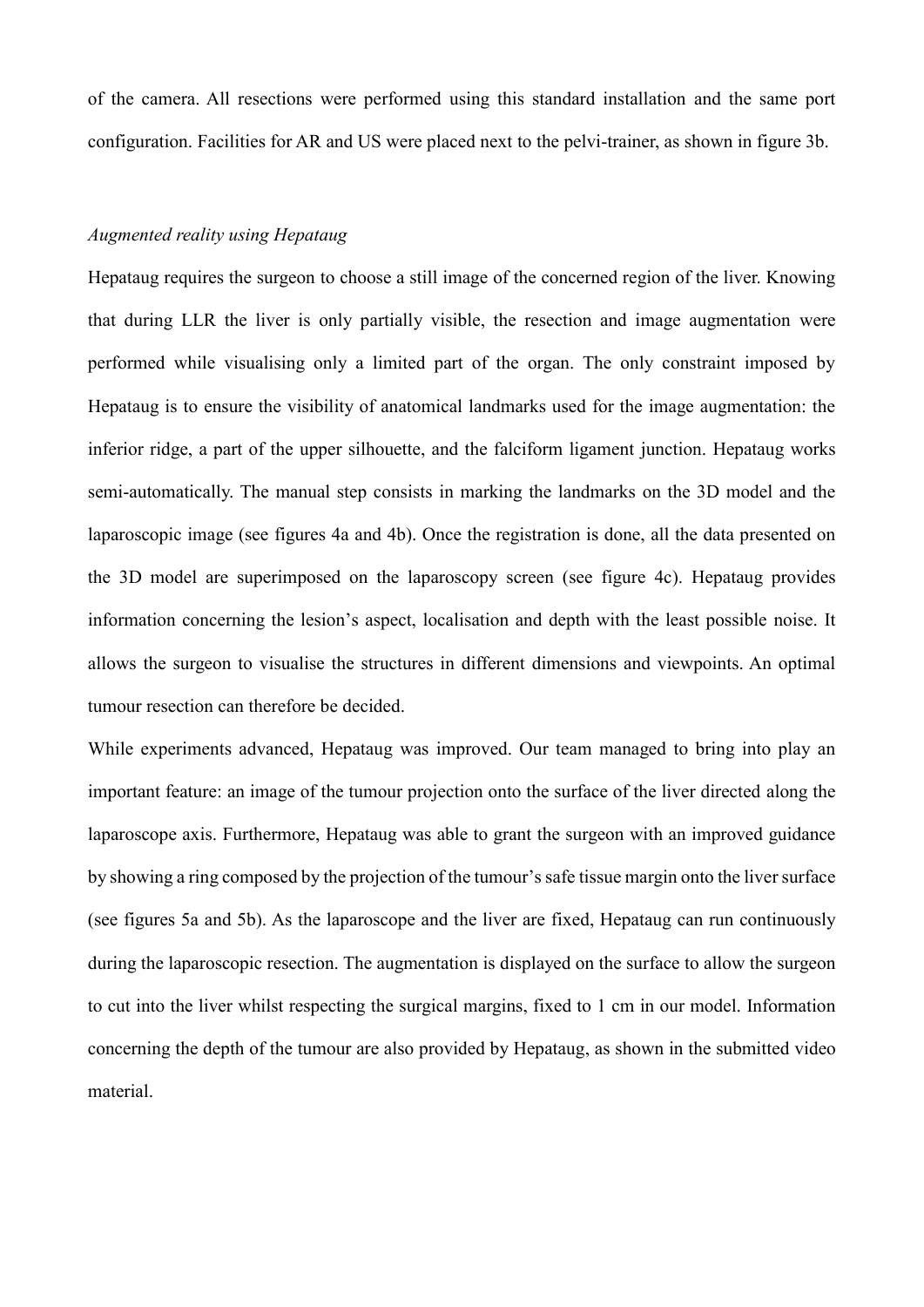### *Surgical resection*

The goal of this step was to perform the laparoscopic removal of each pseudo-tumour with a fixed surgical margin of 1 cm, by carrying out a cylindrical resection from the superficial visible part towards the posterior part of the liver. The livers were divided equally and randomly in three groups:

- US group: resection based on laparoscopic ultrasonography (US) and preoperative CT scan (gold standard)
- AR group: resection based on augmented reality with Hepataug solely
- ARUS group: resection based on augmented reality with Hepataug combined with laparoscopic ultrasonography

In each group, eight livers were used, for which thirty pseudo-tumours were created and resected. In the AR group, the procedure started by marking out the safe tissue margin on the liver surface as provided by Hepataug, using the monopolar scissors. It was followed by performing a cylindershaped section using cold scissors of the tissue whilst causing the least possible deformation of the liver. In the US group, the CT scan was first analysed to locate the tumours approximately. The surgeon then used an ultrasonography probe to further locate the tumours. Margins of approximately 1 cm were marked around the lesion followed by the surgical procedure. In the ARUS group, we started by localising the tumour using AR. After marking the resection limits on the liver surface, ultrasonography was used to verify if a 1 cm margin was respected before and during the surgical removal of the tumour.

Knowing that the sheep liver is not homogenous and that surgical obstacles can change depending on the lesion location and depth, the organ was divided in three zones representing the multiple difficulty levels of liver resection (see figure 6). This classification was based on three criteria: parenchyma thickness, degrees of difficulty met during the training sessions, and the angle formed by the surgical instrument with the liver surface (an excision of the parenchyma performed with a 90° angle is easier, because of navigation in a lesser parenchyma thickness and therefore a lesser risk of error concerning the resection path). The three proposed difficulty zones are: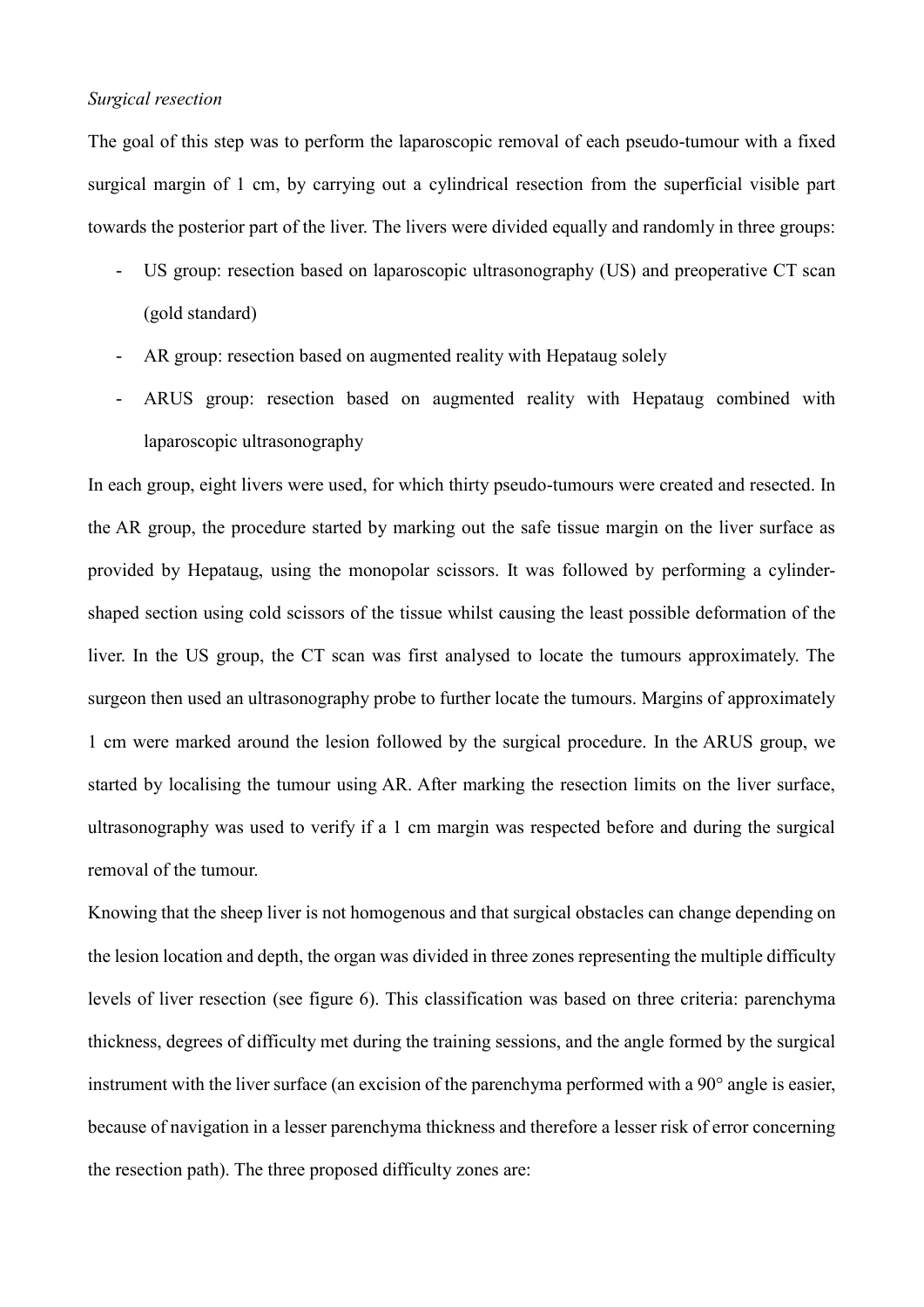- Zone 1: thin liver tissue, with laparoscope almost perpendicular to the resection plane;
- Zone 2: medium liver thickness or thin tissue with laparoscope non-perpendicular to the resection plane;
- Zone 3: thick liver tissue with an acute angle of resection.

## *Pathological analysis*

The specimen was sectioned with a scalpel horizontally. Knowing that we opted for cylindrical resections, margins regarding the superficial and deep sides were not explored. The smallest surgical margin was analysed macroscopically after staining the sections with toluidine blue. It was then removed from the specimen, fixed and transported in formalin 4%. Two days later, the specimens were embedded in paraffin and sectioned with a microtome in order to obtain 5 micrometres sections for microscopical evaluation. A positive margin (R1 or R2) was defined by tumour abutment of the enucleation capsule.

#### *Endpoints*

For each lesion the following data were collected: dimensions of the tumour along the three axes, volume, depth, difficulty zone, minimal and maximal resection margins in millimetres. The endpoints were R0 (margin  $\geq 1$  mm) vs R1 (margin < 1 mm) resection, minimal and maximal resection margins and the average margin (defined as the average between minimal and maximal margins, which reflects the variability of the measurements). A comparison was made between the three groups (US, AR and ARUS) and after pooling AR and ARUS, as resection margins were drawn using AR in these two groups.

### *Statistical analyses*

Continuous data were expressed, according to the statistical distribution, as mean and standard deviation. To account for the between- and within-liver variability caused by several measurements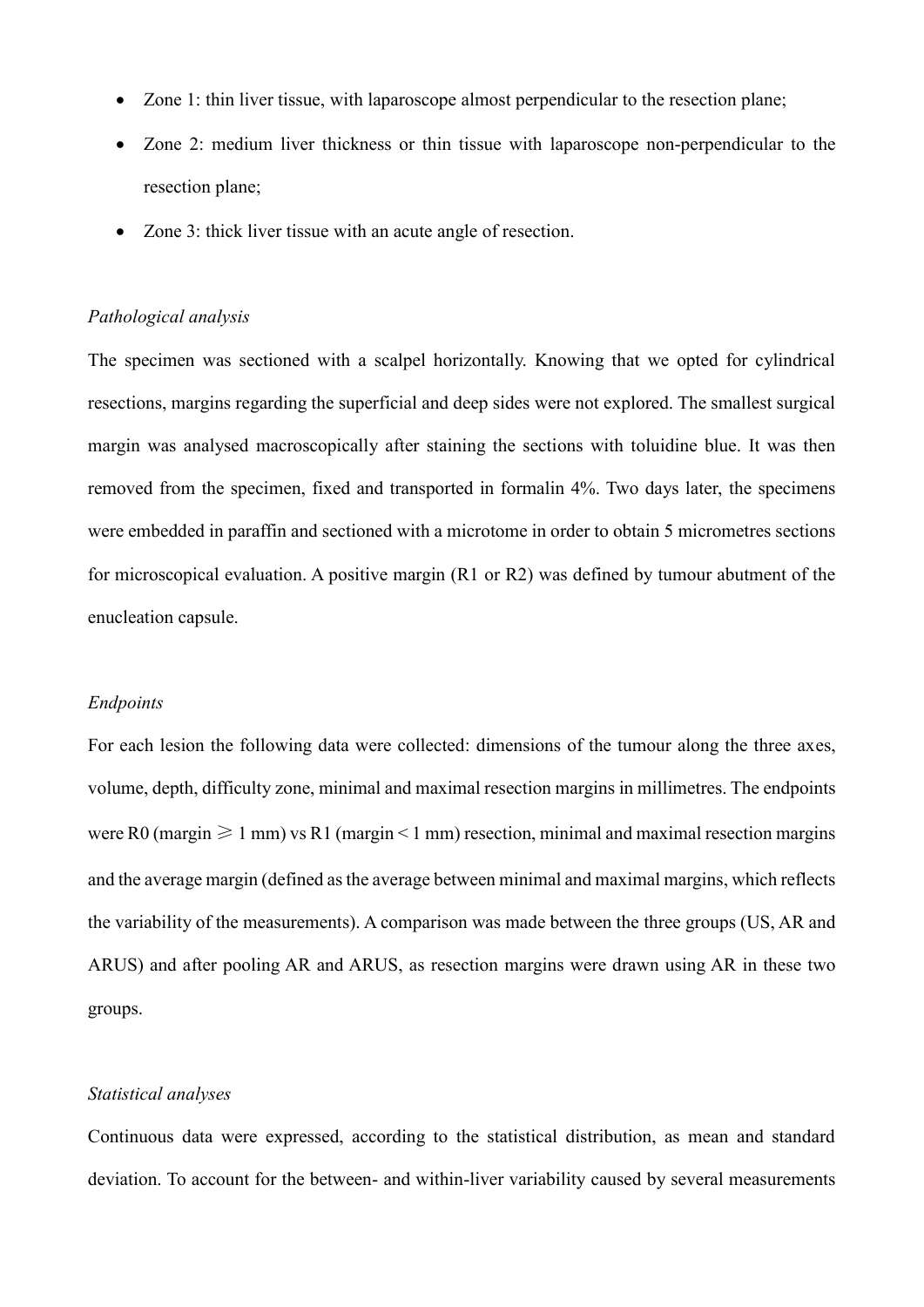being taken for the same liver, random-effects models for the tumours correlated data (linear for continuous dependent endpoint and generalized linear for categorical endpoint) were used to compare the three groups. Indeed, due to the falsified assumption of independence, these models were preferred over the usual statistical tests specific to independent data. The normality of the residuals from linear models was studied using the Shapiro-Wilk test. When appropriate, the data were logtransformed to achieve normality of the dependent endpoint. Multivariable analysis was conducted to take into account adjustment on the following confounders variables: tumour depth and zone difficulty. The statistical analyses were performed using the Stata software version 15 (StataCorp, College Station, US). The tests were two-sided with the type-I error set at 5%. The Sidak post hoc test was applied to correct the type-I error due to multiple comparisons.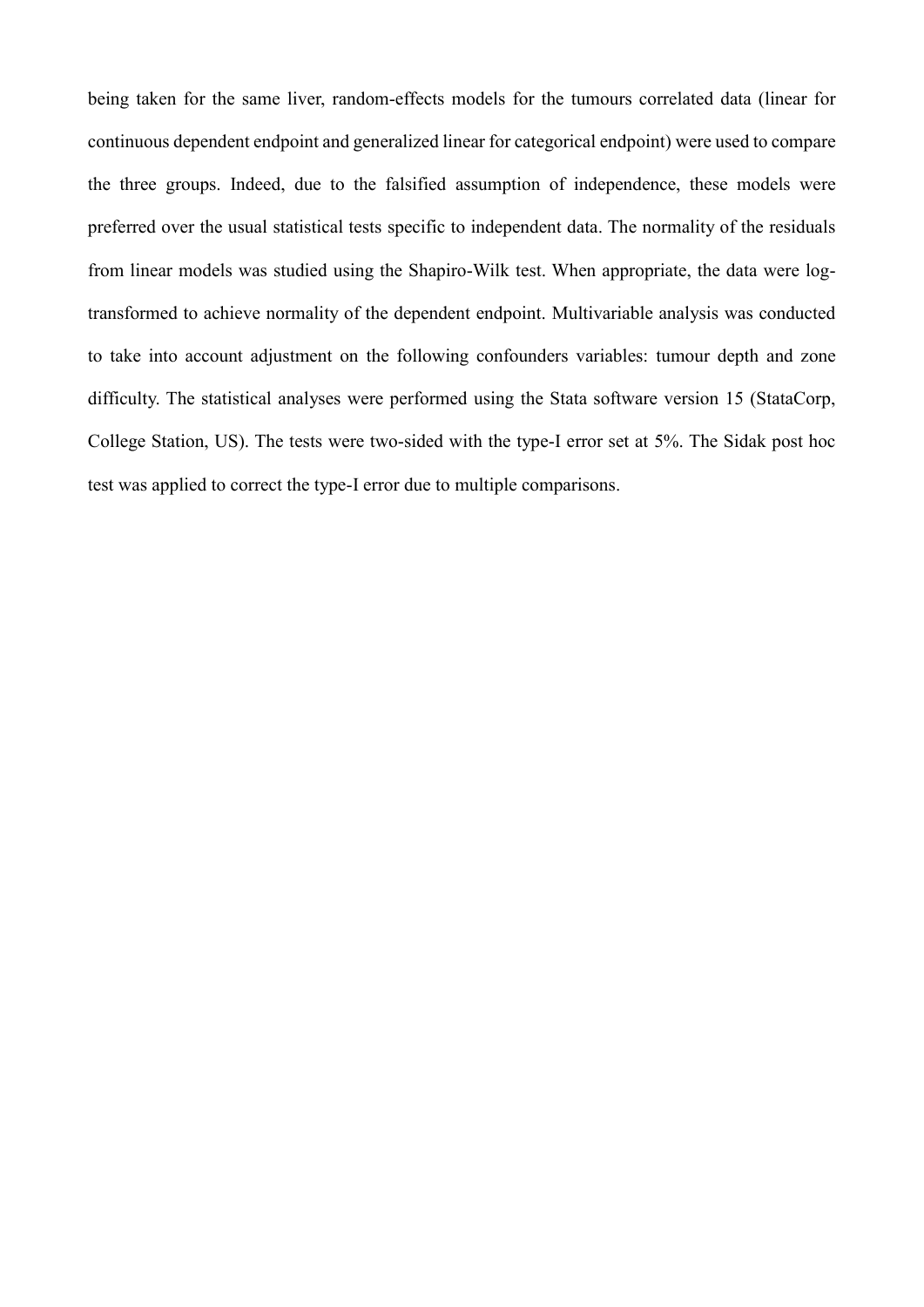#### **Results**

Among 151 tumours created in 22 livers, 32 were not segmented because of unexpected visibility of the tumour at the liver surface ( $n=5$ ), intra-parenchymal scattering ( $n=21$ ) or non-spherical aspect of the lesion (n=6). A total of 29 pseudo-tumours were used for the development and tuning of the protocol – optimisation of Hepataug, improvement of the visualisation and standardisation of the surgical technique. Finally, 90 tumours were surgically resected: 30 in the US group, 30 in the AR group and 30 in the ARUS group. The average number of tumours in each difficulty zone was not different between the three groups (see table 1). In contrast, tumour volumes as well as tumour depth were lower in the US group.

The mean minimal resection margins were  $8.8 \pm 4.2$  mm,  $8.0 \pm 3.4$  mm and  $6.9 \pm 3.2$  mm in the US, AR and ARUS groups respectively (see table 2). This was not statistically different in univariate analysis ( $p=0.49$  between US and AR,  $p=0.08$  between US and ARUS and  $p=0.29$  between AR and ARUS) and after adjustment on depth and zone difficulty ( $p=0.57$  between US and AR,  $p=0.13$ between US and ARUS and p=0.35 between AR and ARUS). After pooling the groups AR and ARUS, the minimal margins remained non statistically different, even after adjustment on depth and zone difficulty  $(8.8 \pm 4.2 \text{ vs. } 7.5 \pm 3.3 \text{ mm}, \text{p=0.23})$  (see table 3).

The mean maximal resection margins were  $21.6 \pm 4.7$  mm,  $20.0 \pm 3.6$  mm and  $18.6 \pm 4.2$  mm in the US, AR and ARUS groups respectively (see table 2). The difference was significant only between US and ARUS (p=0.005). After adjustment to tumour depth and zone difficulty, the maximal margins were higher in the US group compared to both the AR and the ARUS groups with statistically significant results ( $p=0.001$  and  $p=0.037$  respectively). After pooling the groups AR and ARUS, the maximal margins were significantly higher in the US group ( $21.6 \pm 4.7$  vs.  $19.3 \pm 4.0$  mm for the AR+ARUS group,  $p=0.015$ ) particularly after adjustment on tumour depth ( $p=0.002$ ), zone difficulty  $(p=0.005)$  and both  $(p=0.002)$  (see table 3).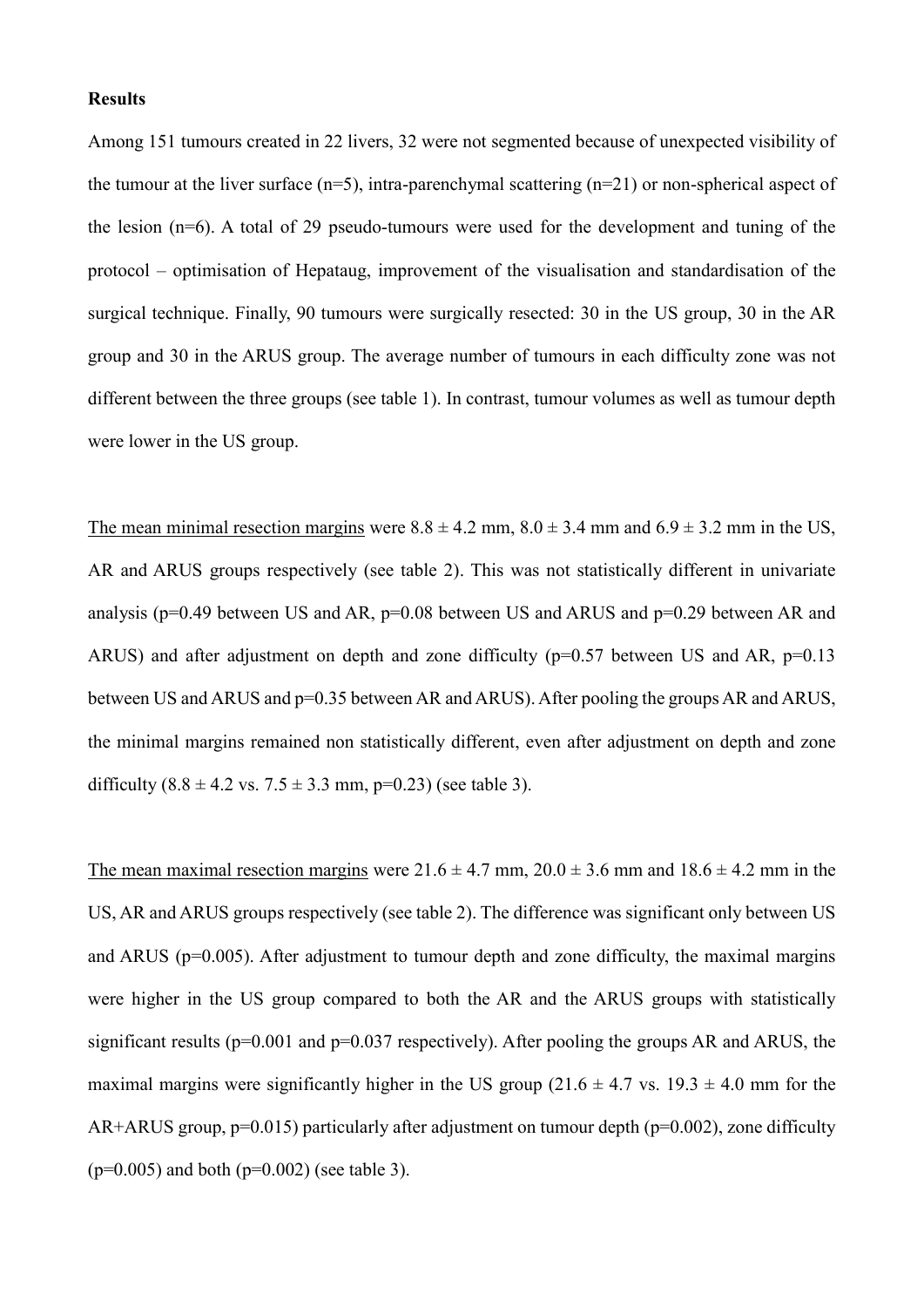The mean average margins were respectively of  $15.2 \pm 2.7$ ,  $14.0 \pm 2.5$  and  $12.8 \pm 2.6$  mm in the US, AR and ARUS groups. The difference was significant only between US and ARUS (p=0.001) (table 2). After adjustment on tumour depth and zone difficulty, the difference remained statistically significant only between US and ARUS ( $p<0.001$ ) but tended to reach significance between US and AR (p=0.064). After pooling the groups AR and ARUS, the average margins were significantly larger in the US group ( $15.2 \pm 2.7$  vs.  $13.4 \pm 2.6$  mm, p=0.01), particularly after adjustment on tumour depth  $(p=0.01)$ , zone difficulty  $(p=0.003)$  or both  $(p=0.004)$  (table 3). Concerning specifically the ARUS group, the resection margins were first drawn using the AR projection of the margins at the liver surface, and US was used thereafter for resection guidance. In this case only 9 resections (30%) were influenced by US, because of the risk of resection margins inferior to 1 cm.

There were no statistical difference in R0 resection between the three groups, even after pooling the groups AR and ARUS ( $p=0.34$ ) and after adjustment on depth ( $p=0.25$ ) and difficulty zone ( $p=0.26$ ) (see table 2). The rate of R1/R2 resections was 13.3%, 6.7% and 6.7% in the US group, AR group and ARUS group respectively. This was not statistically different in univariate analysis ( $p=0.42$ ) between US and AR, 0.42 between US and ARUS and 0.98 between AR and ARUS), even after adjustment on depth and zone difficulty ( $p=0.17$  between US and AR,  $p=0.26$  between US and ARUS and  $p=0.36$  between AR and ARUS). After pooling the groups AR and ARUS, R1/R2 resections remained non statistically different even after adjustment on depth and zone difficulty (13.3% vs. 6.7%, p=0.24). However, when considering only the zone of difficulty 3, there were more R1/R2 resections in the US group than in the AR+ARUS group (50% vs. 21%), which was statistically significant after adjustment on tumour depth (p=0.019) (see table 3).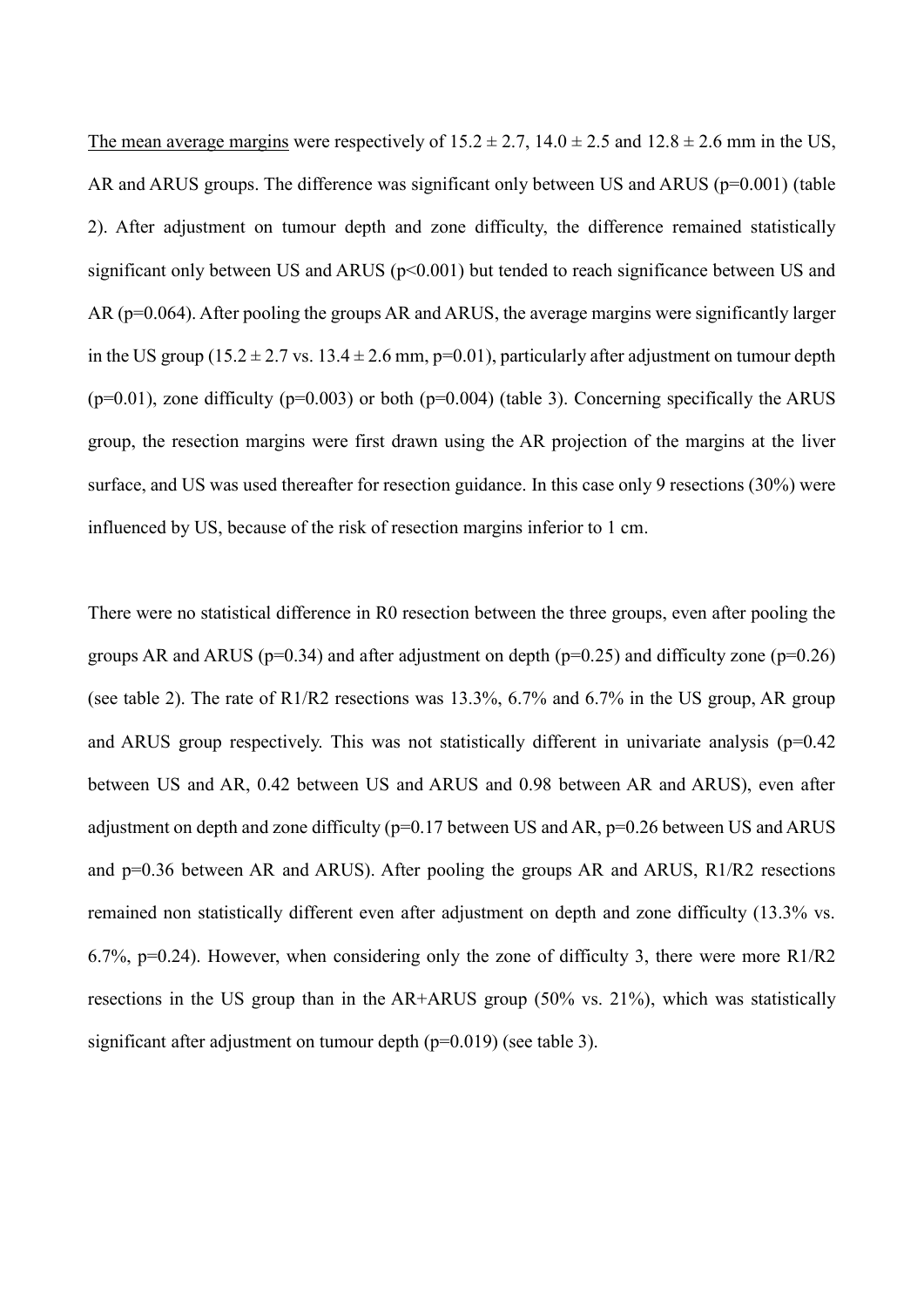### **Discussion**

Our results are promising. Hepataug proved to be more efficient than ultrasonography, as only 2 R1/R2 resections were observed in groups AR or ARUS compared to 5 R1/R2 resections in the US group. This trend became significant in difficult resections (zone 3) after adjustment on tumour depth  $(3/14, 21\%$  vs.  $3/6, 50\%$  respectively, p=0.019). This rate of R1/R2 resection could be interpreted as very high in our study, especially as resections were performed in thin livers with small tumours. However, the margins in hepatic laparoscopic surgery have been assessed prospectively in a randomized controlled trial, and showed a 28% rate of R1/R2 resections (the OSLO-COMET trial). This is higher than our global results (13.3% in the US group) and similar to our worse results (between 21 and 50% for deep and difficult resections). Furthermore, this trial included patients not only with anatomic resections but also with non-anatomic resections, which usually show lower rate of R1/R2 resections. In addition, the experimental conditions of our study in the pelvi-trainer may have worsen the margins, because of surgical ergonomic being impaired compared to live surgical conditions. It is essential to insist on the fact that our resection using AR does not depend on a special mental effort or reasoning of the surgeon on the virtual 3D representation. The surgical enucleations were performed according to Hepataug's recommendations. The liver incision was done in the same direction all along the parenchymal transection. In contrast, using US alone requires meticulous analysis of the preoperative CT scan. Knowing that the US image is in 2D, the surgeon has to create a mental representation of the pseudo-tumour in a 3D space, based on the visualised image and the preoperative CT scan, and to adapt the resection plane during transection. Furthermore, it is difficult to maintain accurately the axial probe of the US perpendicular to the liver surface, especially in the case of deep tumours or lesions located in the posterior segments. Thus, adequate surgical resection requires important mental efforts from the surgeon and forms a source of imprecision. This seems to be well-illustrated by our experiments, as a larger number of R1/R2 type resections were observed using US alone, especially in the regions where surgery had higher difficulty rates (zone 3, deep tumours). It is interesting to note that the mean minimal margins in the US group were larger (8.8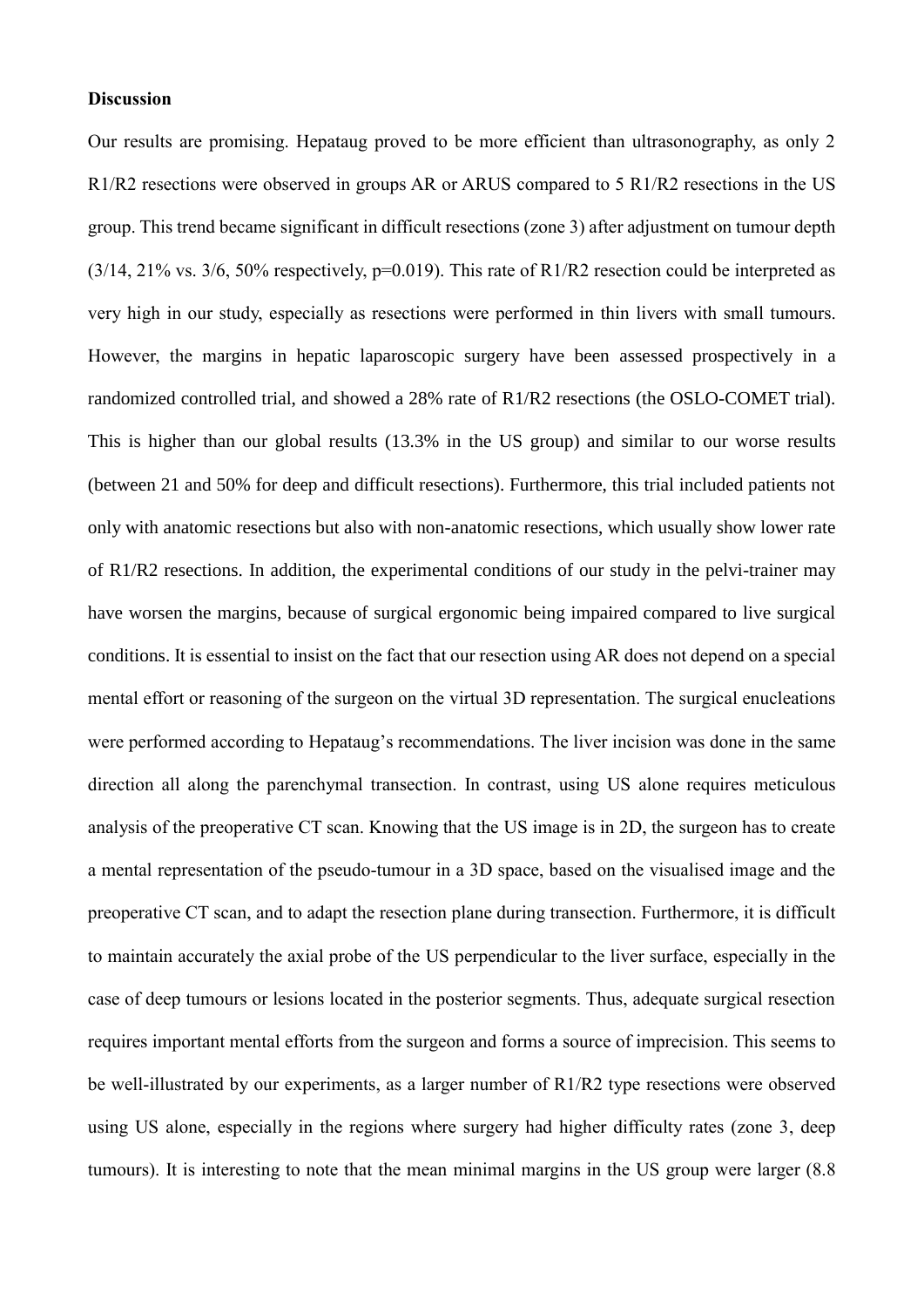mm) compared to AR (8.0 mm) and ARUS (6.9 mm), even if non statistically significant. One could conclude that US can improve oncologic margins compared to AR. However, unfavourable tumour features were associated with AR in our study: both the volume and the depth of the tumours in the AR group (with or without US) appeared to be significantly higher compared to the US group, with therefore a higher risk of R1 resection. Furthermore, the maximal margins were larger using US compared with AR and ARUS, with statistically significant results after adjustment on tumour depth and zone difficulty (US vs. AR: 21 vs. 18 mm  $p=0.001$ ; US vs. ARUS: 21 vs 19.5 mm  $p=0.034$ ). These results could elucidate the fact that, while using US, surgeons tend to resect larger parenchyma volumes around the tumours in order to ensure negative margins on the pathologic analysis, because US is less accurate than AR. This lack of accuracy of US is revealed by its higher variability in the quality of resection margins compared to AR, as shown by the average margins being significantly closer to 1 cm in groups using AR (the AR and ARUS groups).

Concerning the ARUS group, when US was performed before AR, the limits of the resection at the liver surface were often inconsistent with AR, which was related to the position of the US probe on the liver surface, which is very operator dependent. We then decided to perform AR first, and to use US afterwards, to check the resection margins imposed by AR. Modifications during the resection based on US were done because of a risk of resection with insufficient margins (inferior to 1 cm). It is important to mention that only 9 resections (30%) were influenced by US, keeping in mind that margins calculation using a 2D image is very subjective. Then, as AR was slightly modified by US in the ARUS group, we decided to perform a supplementary analysis between the three groups after pooling the AR and ARUS groups, in order to improve the comparison between the US and AR groups.

The literature concerning image-guided liver surgery remains limited, despite the rapid development of such systems in the recent years. Several teams have developed software, which are all research software, hence not yet publicly available. Many still lack precision [10,11,17–19], because they do not compensate for the liver deformation or because they do not exploit all the available anatomical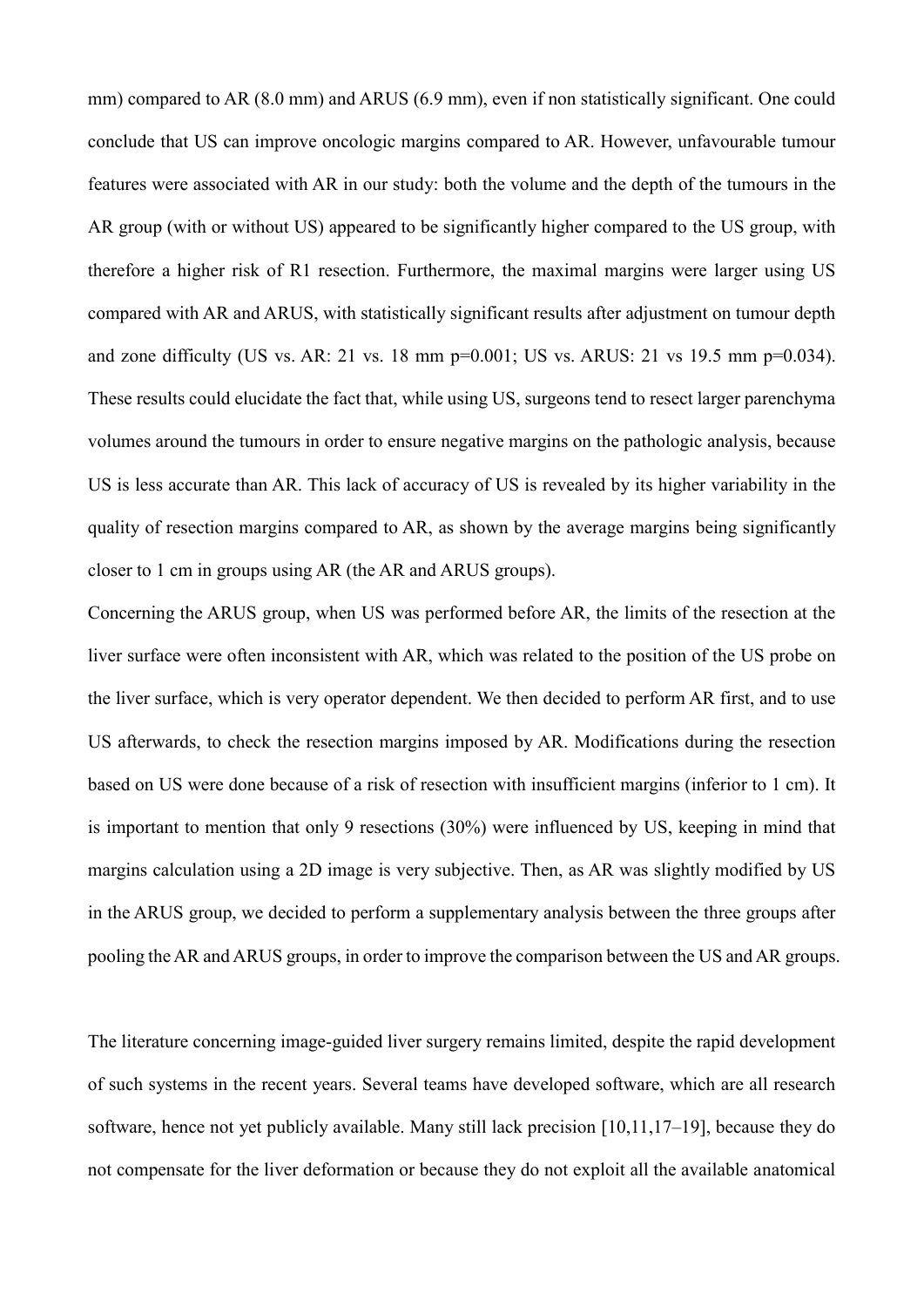landmarks to resolve the deformation. Luo et al. reported another AR system for laparoscopic liver resection [20]. The two systems are substantially different, both from a hardware and a software standpoints. In terms of hardware, Luo et al.'s system was designed specifically for 3D laparoscopes, and requires an optical tracking device to be introduced in the operating theatre; in contrast, Hepataug works with any laparoscope, both regular 2D and 3D ones. In terms of software, Luo et al.'s system uses several steps to solve the preoperative to intraoperative registration problem, involving deep learning to perform intraoperative 3D reconstruction and the well-known Iterative Closest Point (ICP) algorithm; in contrast, Hepataug solves registration directly from the laparoscopic images with a custom-made algorithm. Lastly, in terms of performance, Luo et al. have reported reprojection errors in the range of 6 to 8 mm, which is on par with what Hepataug achieves. We point out that the reprojection error is different from the target registration error (TRE), which would be the important measure to evaluate for quantifying a system's performance, but which cannot be directly evaluated owing to the lack of ground-truth observations of internal organ structures. In short, Luo et al.'s system and Hepataug are substantially different, the latter having a strong advantage over the former owing to its compatibility with any existing laparoscopic device. Hepataug has other multiple advantages compared to its competitors. Firstly, it was created specifically for use during laparoscopic monocular liver surgery. Secondly, it requires the presence of a simple PC in the operating room. Any hospital personnel with medical background can perform the necessary tasks for liver registration. Finally, the intraoperative habits of the medical and paramedical workers remain unchanged while using Hepataug, especially concerning the operating time. One of the main progresses our team made during the proposed experiments was to develop a visualisation module for the 3D image of the tumour projected on the liver surface. Hepataug also has the capacity to provide the surgeon with information concerning the access points on the liver surface adapted to the chosen requested margins. It exposes at the same time data regarding the direction of the desired resection, as well as tumour depth. It is important to mention that Hepataug, and AR in general, can be particularly useful for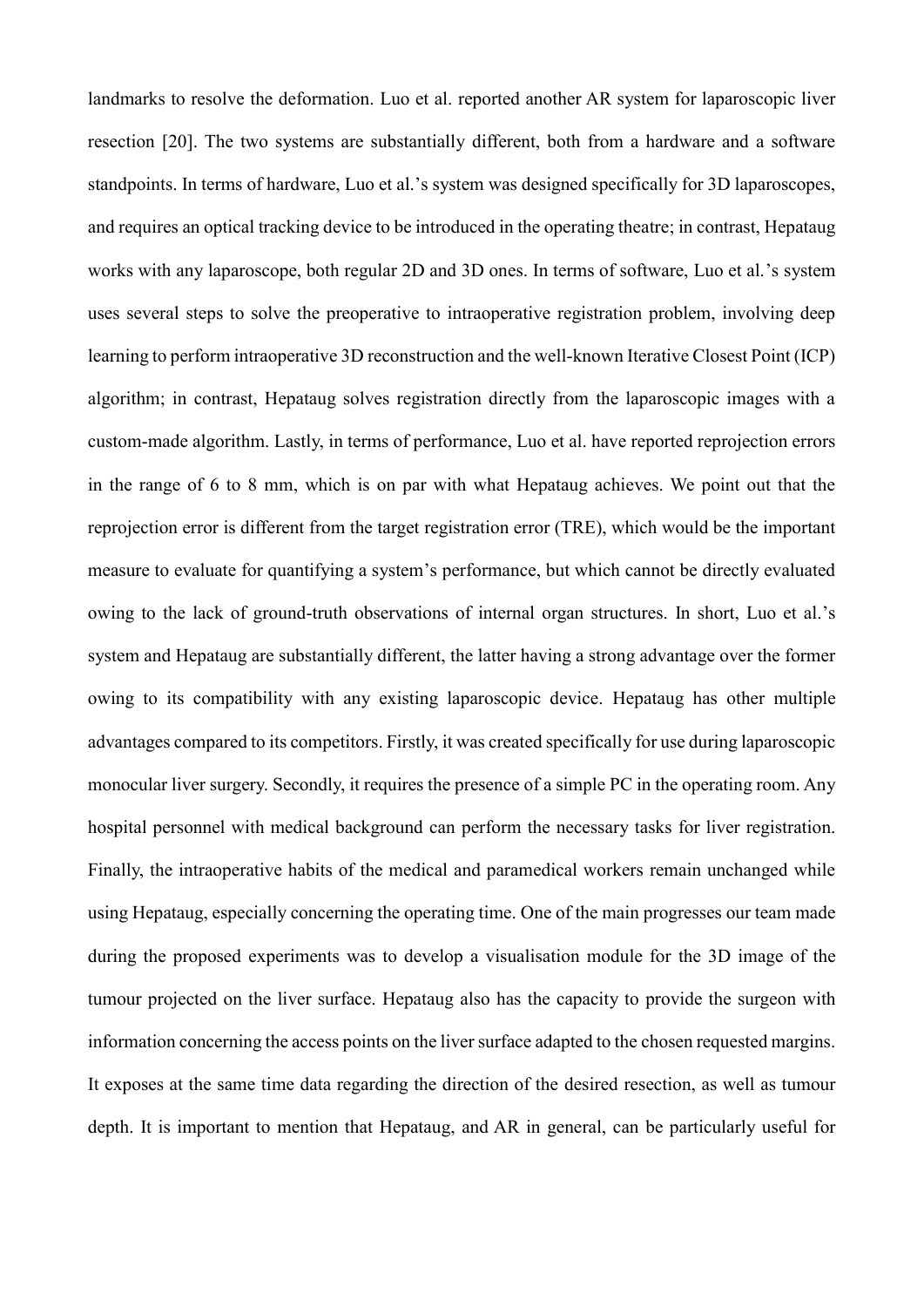tumourectomy (*i.e.*, non-anatomic resection), as resection is guided by the tumour itself, and not by specific anatomic landmarks as in anatomic resection.

Hepataug has limits. The preoperative phase is time-consuming, due to the absence of automatic organ segmentation technique. Intraoperative image registration only works for a static image, or, as in the proposed experiment, for a fixed camera and liver. Despite recent advances in accuracy and usability, our team has not managed yet to implement image-based liver tracking and image fusion in real-time. The latter would allow one to compute the camera motion from a motion picture and therefore to create the augmentation at the physically correct location in spite of camera movements and organ mobilisation. This is currently the subject of fundamental research in our group and will be based on classical computer vision and modern deep learning techniques. However, any further development of Hepataug is not sensible before its precision in localising the liver's inner structures such as tumours be thoroughly evaluated. This is precisely the objective of our experiments in this study on *ex-vivo* sheep livers. In order to quantify the capability and usability of Hepataug, it was necessary to compare it to the gold standard system of image-guided surgery provided by intraoperative ultrasonography combined with the visual inspection of the preoperative CT scan. It is important to mention that our study does not evaluate the capacity of Hepataug to adequately reveal information about the positioning of tumours relatively to other intra-parenchymal structures such as vessels. It is evident that this task requires experiments with *in-vivo* animal models, which require a liver tracking technology to be first developed.

#### **Conclusion**

Our experiments bring attention to the benefits of AR guidance during laparoscopic liver surgery. AR provides accurate and objective data to the surgeon and therefore has the potential to reduce surgical errors. In the near future, Hepataug will be able to track the liver deformations in real-time and to visualise the relations between the intra-parenchymal lesions and the major structures such as the vessels. This study represents the first quantitative evaluation of any AR guidance system in liver surgery at this scale.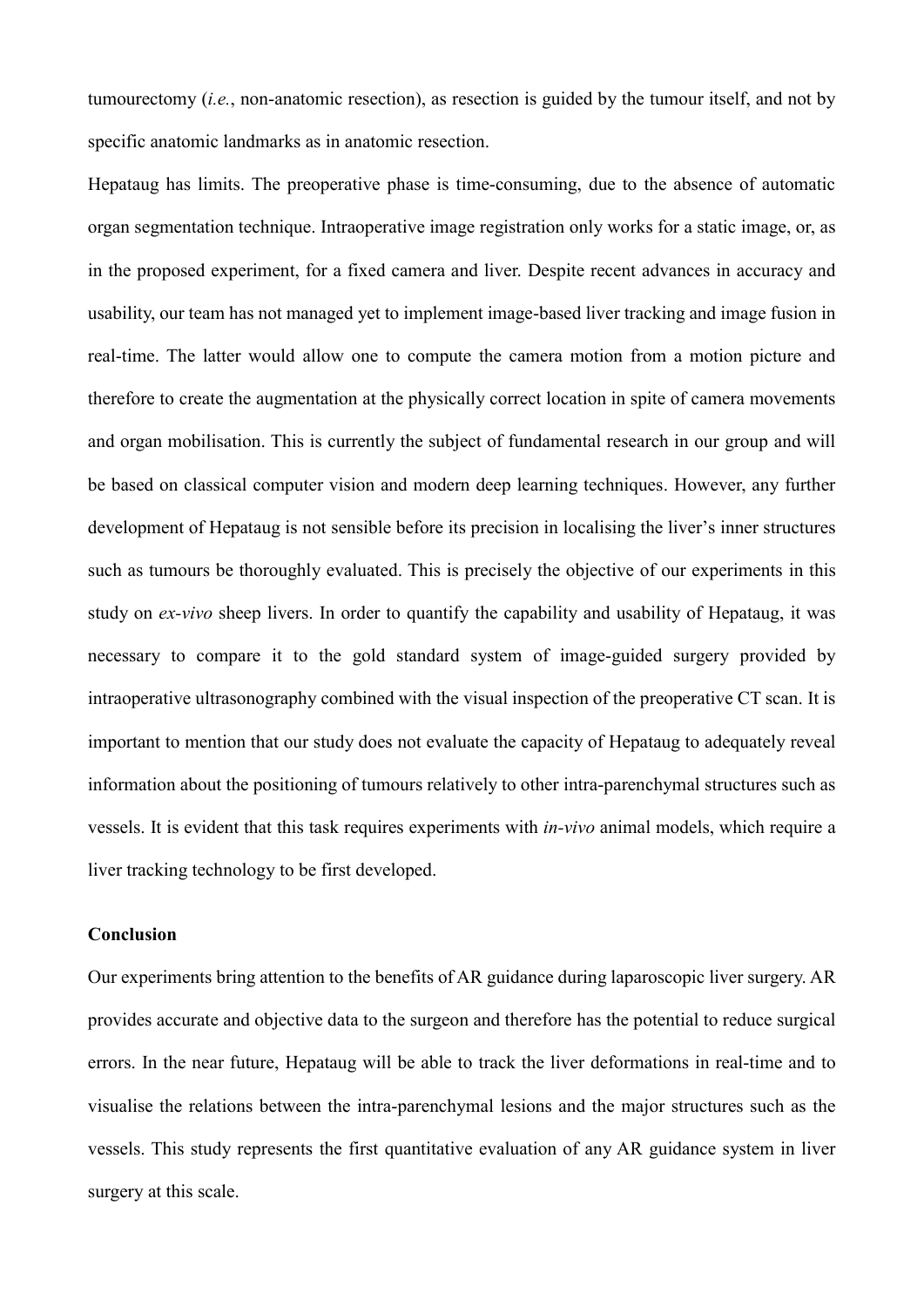**Acknowledgments.** This study benefitted from the financial support of a 2019-2020 CNRS pretransfer project and of the 2020-2023 cancéropôle CLARA Proof-of-Concept project AIALO.

## **Disclosures**:

Mourad Adballah: no conflict of interest Yamid Espinel: no conflict of interest Lilian Calvet: no conflict of interest Bruno Pereira: no conflict of interest Bertrand Le Roy: no conflict of interest Adrien Bartoli: no conflict of interest Emmanuel Buc: no conflict of interest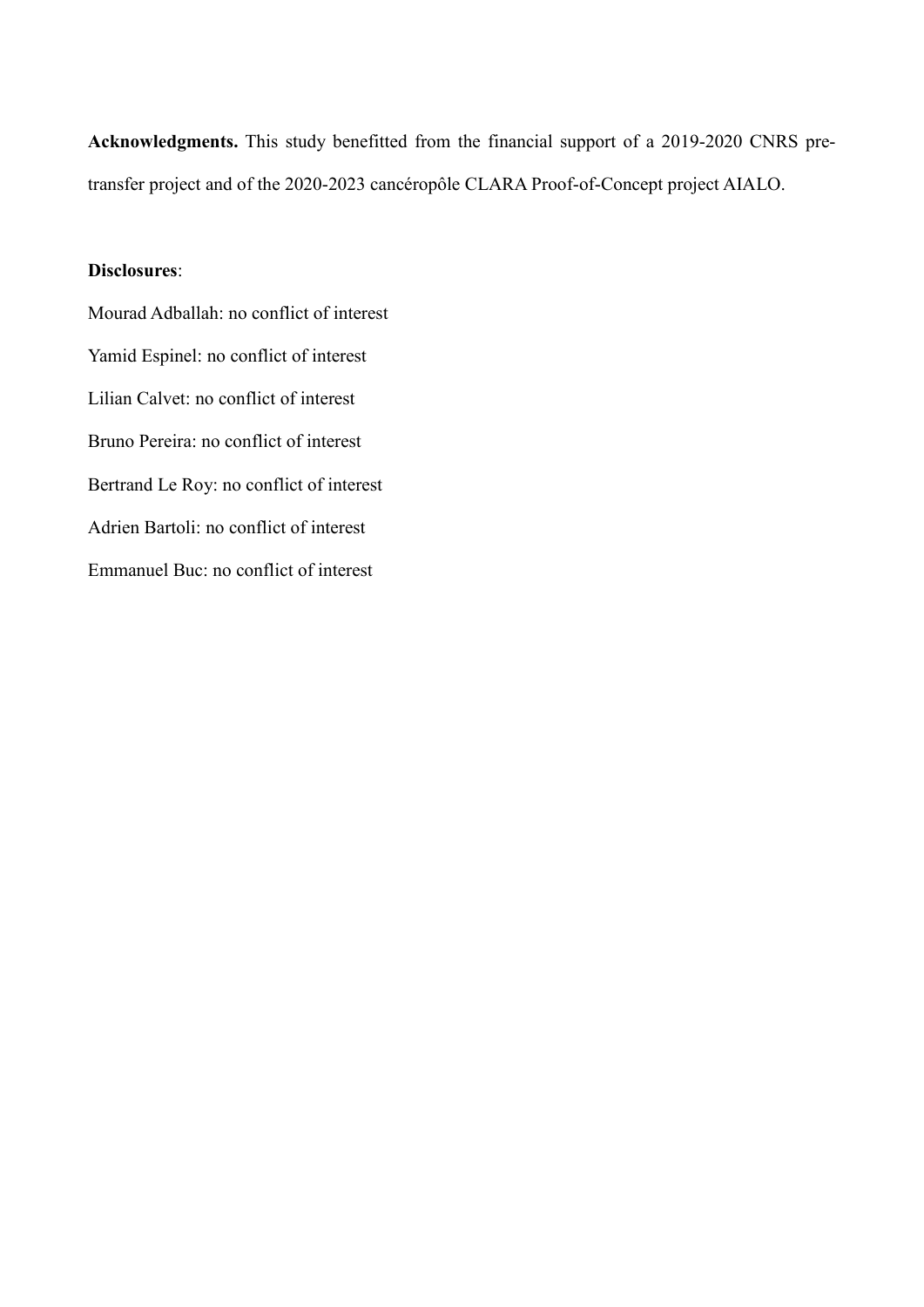# **References**

- 1. Slakey DP, Simms E, Drew B, Yazdi F, Roberts B (2013) Complications of liver resection: laparoscopic versus open procedures. JSLS 17:46–55 . https://doi.org/10.4293/108680812X13517013317716
- 2. Landi F, De' Angelis N, Scatton O, Vidal X, Ayav A, Muscari F, Dokmak S, Torzilli G, Demartines N, Soubrane O, Cherqui D, Hardwigsen J, Laurent A (2017) Short-term outcomes of laparoscopic vs. open liver resection for hepatocellular adenoma: a multicenter propensity score adjustment analysis by the AFC-HCA-2013 study group. Surg Endosc 31:4136–4144 . https://doi.org/10.1007/s00464-017-5466-4
- 3. Goumard C, Farges O, Laurent A, Cherqui D, Soubrane O, Gayet B, Pessaux P, Pruvot F-R, Scatton O, French Association for Hepatobiliary and Pancreatic Surgery (2015) An update on laparoscopic liver resection: The French Hepato-Bilio-Pancreatic Surgery Association statement. J Visc Surg 152:107–112 . https://doi.org/10.1016/j.jviscsurg.2015.02.003
- 4. Fretland ÅA, Dagenborg VJ, Bjørnelv GMW, Kazaryan AM, Kristiansen R, Fagerland MW, Hausken J, Tønnessen TI, Abildgaard A, Barkhatov L, Yaqub S, Røsok BI, Bjørnbeth BA, Andersen MH, Flatmark K, Aas E, Edwin B (2018) Laparoscopic Versus Open Resection for Colorectal Liver Metastases: The OSLO-COMET Randomized Controlled Trial. Ann Surg 267:199–207 . https://doi.org/10.1097/SLA.0000000000002353
- 5. Phutane P, Buc E, Poirot K, Ozgur E, Pezet D, Bartoli A, Le Roy B (2018) Preliminary trial of augmented reality performed on a laparoscopic left hepatectomy. Surg Endosc 32:514–515 . https://doi.org/10.1007/s00464-017-5733-4
- 6. Su L-M, Vagvolgyi BP, Agarwal R, Reiley CE, Taylor RH, Hager GD (2009) Augmented reality during robot-assisted laparoscopic partial nephrectomy: toward real-time 3D-CT to stereoscopic video registration. Urology 73:896–900 . https://doi.org/10.1016/j.urology.2008.11.040
- 7. Bourdel N, Collins T, Pizarro D, Debize C, Grémeau A-S, Bartoli A, Canis M (2017) Use of augmented reality in laparoscopic gynecology to visualize myomas. Fertil Steril 107:737–739 . https://doi.org/10.1016/j.fertnstert.2016.12.016
- 8. Collins T, Pizarro D, Bartoli A, Bourdel N, Canis M (2014) Computer-aided laparoscopic myomectomy by augmenting the uterus with pre-operative MRI data. ISMAR - IEEE International Symposium on Mixed and Augmented Reality
- 9. Ieiri S, Uemura M, Konishi K, Souzaki R, Nagao Y, Tsutsumi N, Akahoshi T, Ohuchida K, Ohdaira T, Tomikawa M, Tanoue K, Hashizume M, Taguchi T (2012) Augmented reality navigation system for laparoscopic splenectomy in children based on preoperative CT image using optical tracking device. Pediatr Surg Int 28:341–346 . https://doi.org/10.1007/s00383- 011-3034-x
- 10. Soler L, Nicolau S, Pessaux P, Mutter D, Marescaux J (2014) Real-time 3D image reconstruction guidance in liver resection surgery. Hepatobiliary Surg Nutr 3:73–81 . https://doi.org/10.3978/j.issn.2304-3881.2014.02.03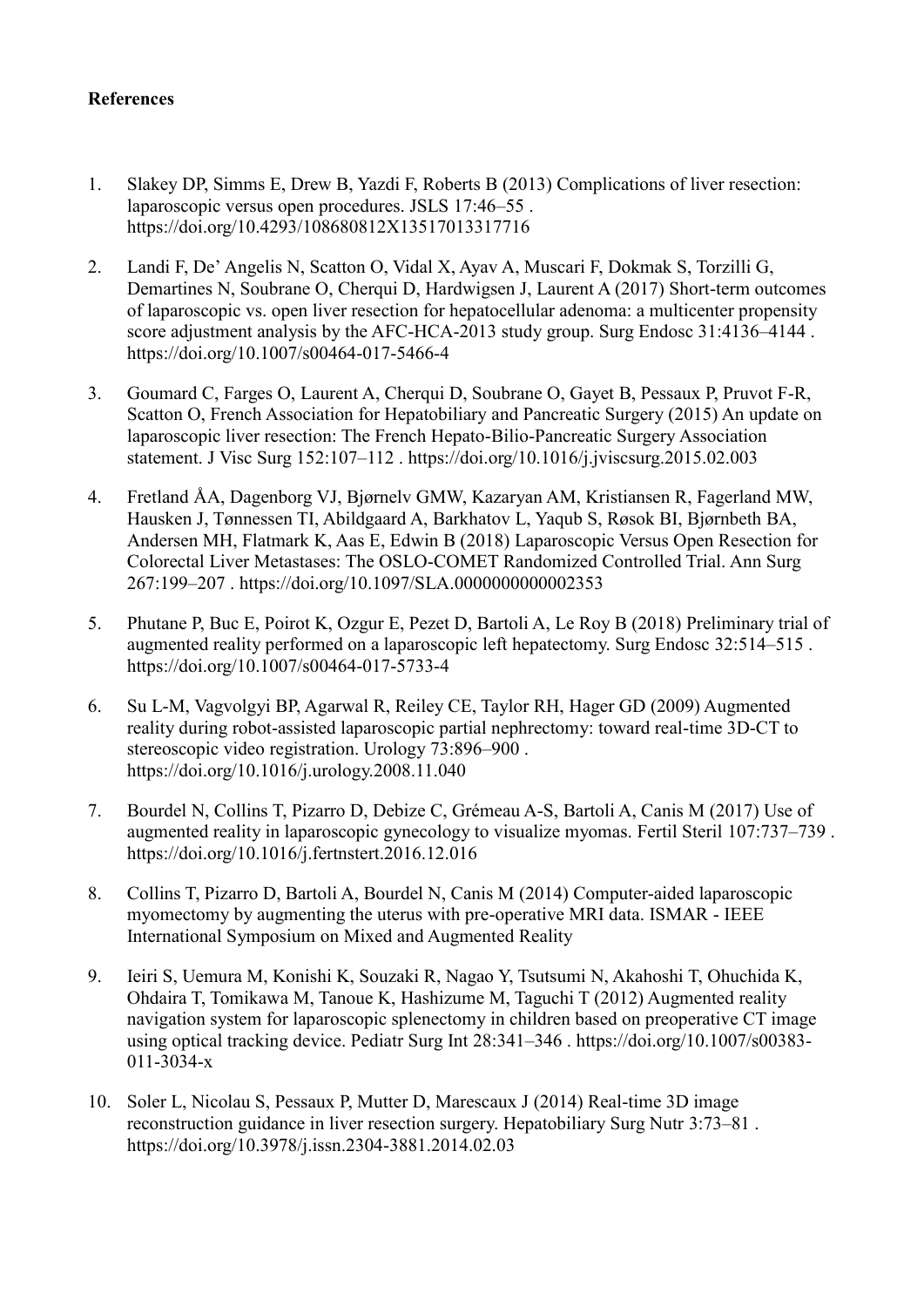- 11. Ntourakis D, Memeo R, Soler L, Marescaux J, Mutter D, Pessaux P (2016) Augmented Reality Guidance for the Resection of Missing Colorectal Liver Metastases: An Initial Experience. World J Surg 40:419–426 . https://doi.org/10.1007/s00268-015-3229-8
- 12. Özgür E, Koo B, Le Roy B, Buc E, Bartoli A (2018) Preoperative liver registration for augmented monocular laparoscopy using backward-forward biomechanical simulation. Int J Comput Assist Radiol Surg 13:1629–1640 . https://doi.org/10.1007/s11548-018-1842-3
- 13. Le Roy B, Ozgur E, Koo B, Buc E, Bartoli A (2019) Augmented reality guidance in laparoscopic hepatectomy with deformable semi-automatic computed tomography alignment (with video). J Visc Surg 156:261–262 . https://doi.org/10.1016/j.jviscsurg.2019.01.009
- 14. Le Roy B, Abdallah M, Espinel Y, Calvet L, Pereira B, Ozgur E, Pezet D, Buc E, Bartoli A (2020) A case series study of augmented reality in laparoscopic liver resection with a deformable preoperative model. Surg Endosc 34:5642–5648 . https://doi.org/10.1007/s00464- 020-07815-x
- 15. Chauvet P, Collins T, Debize C, Novais-Gameiro L, Pereira B, Bartoli A, Canis M, Bourdel N (2018) Augmented reality in a tumor resection model. Surg Endosc 32:1192–1201 . https://doi.org/10.1007/s00464-017-5791-7
- 16. Chabrot P (2016) Modèle de simulation en radiologie. 5ème colloque francophone de simulation en santé
- 17. Schneider C, Thompson S, Totz J, Song Y, Allam M, Sodergren MH, Desjardins AE, Barratt D, Ourselin S, Gurusamy K, Stoyanov D, Clarkson MJ, Hawkes DJ, Davidson BR (2020) Comparison of manual and semi-automatic registration in augmented reality image-guided liver surgery: a clinical feasibility study. Surg Endosc 34:4702–4711 . https://doi.org/10.1007/s00464-020-07807-x
- 18. Golse N, Petit A, Lewin M, Vibert E, Cotin S (2020) Augmented Reality during Open Liver Surgery Using a Markerless Non-rigid Registration System. J Gastrointest Surg. https://doi.org/10.1007/s11605-020-04519-4
- 19. Lau LW, Liu X, Plishker W, Sharma K, Shekhar R, Kane TD (2019) Laparoscopic Liver Resection with Augmented Reality: A Preclinical Experience. J Laparoendosc Adv Surg Tech A 29:88–93 . https://doi.org/10.1089/lap.2018.0183
- 20. Luo H, Yin D, Zhang S, Xiao D, He B, Meng F, Zhang Y, Cai W, He S, Zhang W, Hu Q, Guo H, Liang S, Zhou S, Liu S, Sun L, Guo X, Fang C, Liu L, Jia F (2020) Augmented reality navigation for liver resection with a stereoscopic laparoscope. Comput Methods Programs Biomed 187:105099 . https://doi.org/10.1016/j.cmpb.2019.105099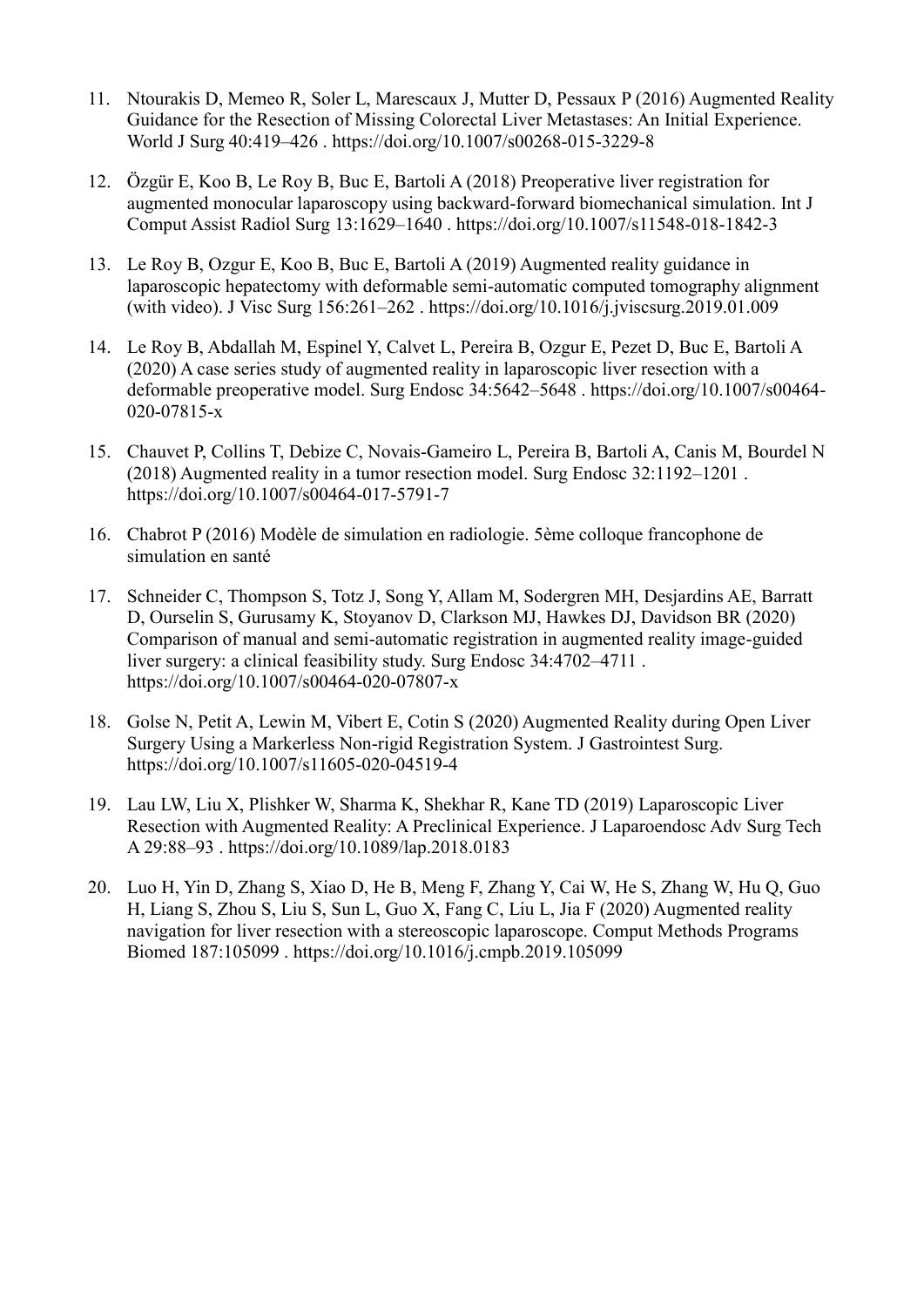

Figure 1: Photography of an *ex-vivo* sheep liver. a) anterior view, showing the falciform ligament dividing the liver in two distinct lobes, as in the human liver; b) inferior view, showing that sheep livers are very thin compared to human livers.



Figure 2: Imaging of the 3D model. a) CT visualisation of the pseudo-tumour (red arrowhead) and an hepatic vein (red arrow); b) sheep liver within the CT-scanner; c) sheep liver after slicing; d) reconstruction of a virtual preoperative 3D model using the free medical imaging reconstruction software MITK.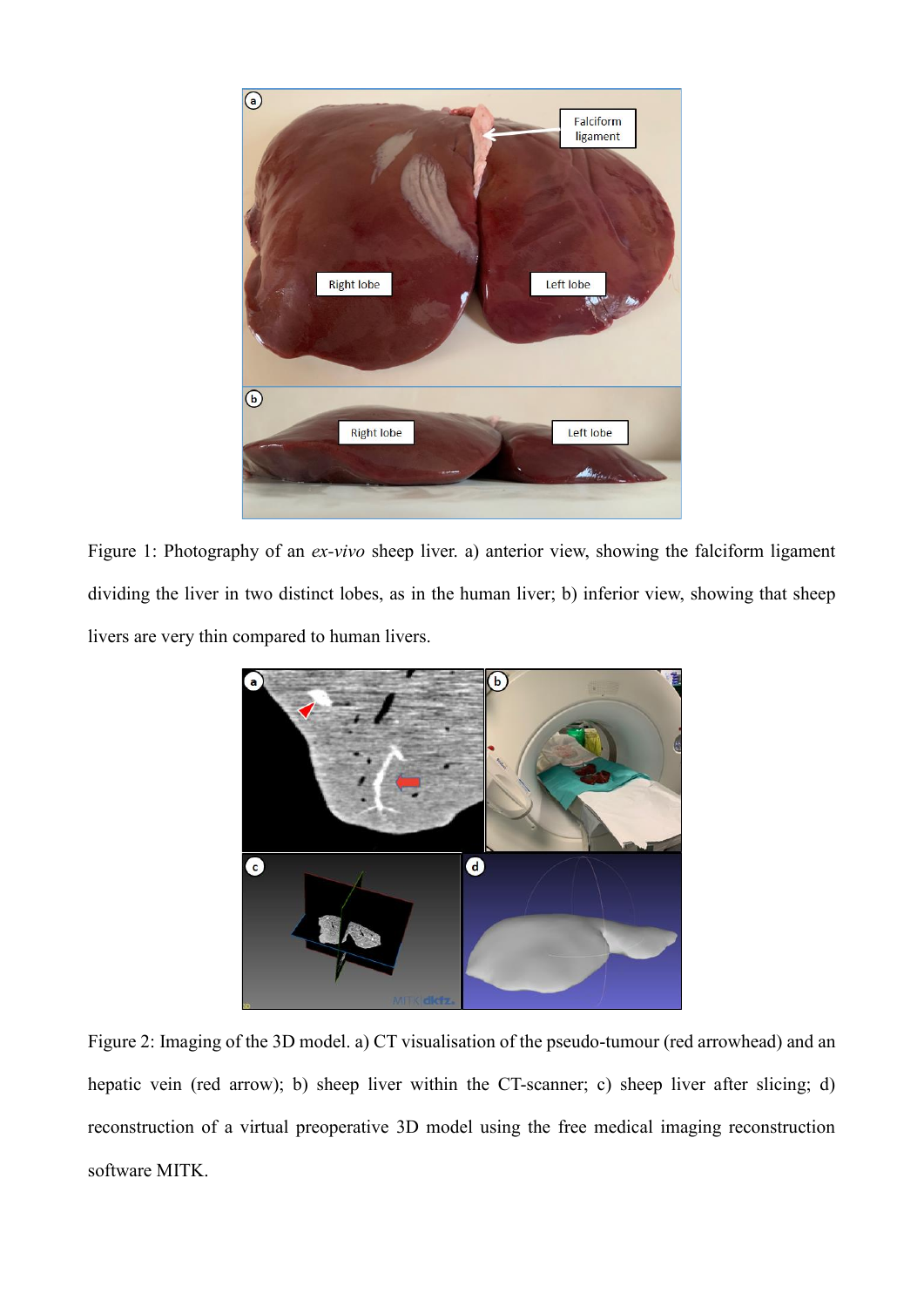

Figure 3: Surgical setup for the resection of the tumours. a) view of the pelvi-trainer with the inclined wooden plane and the perpendicular axis of the laparoscope; b) overview of the operating room with the laparoscopic US and the AR devices.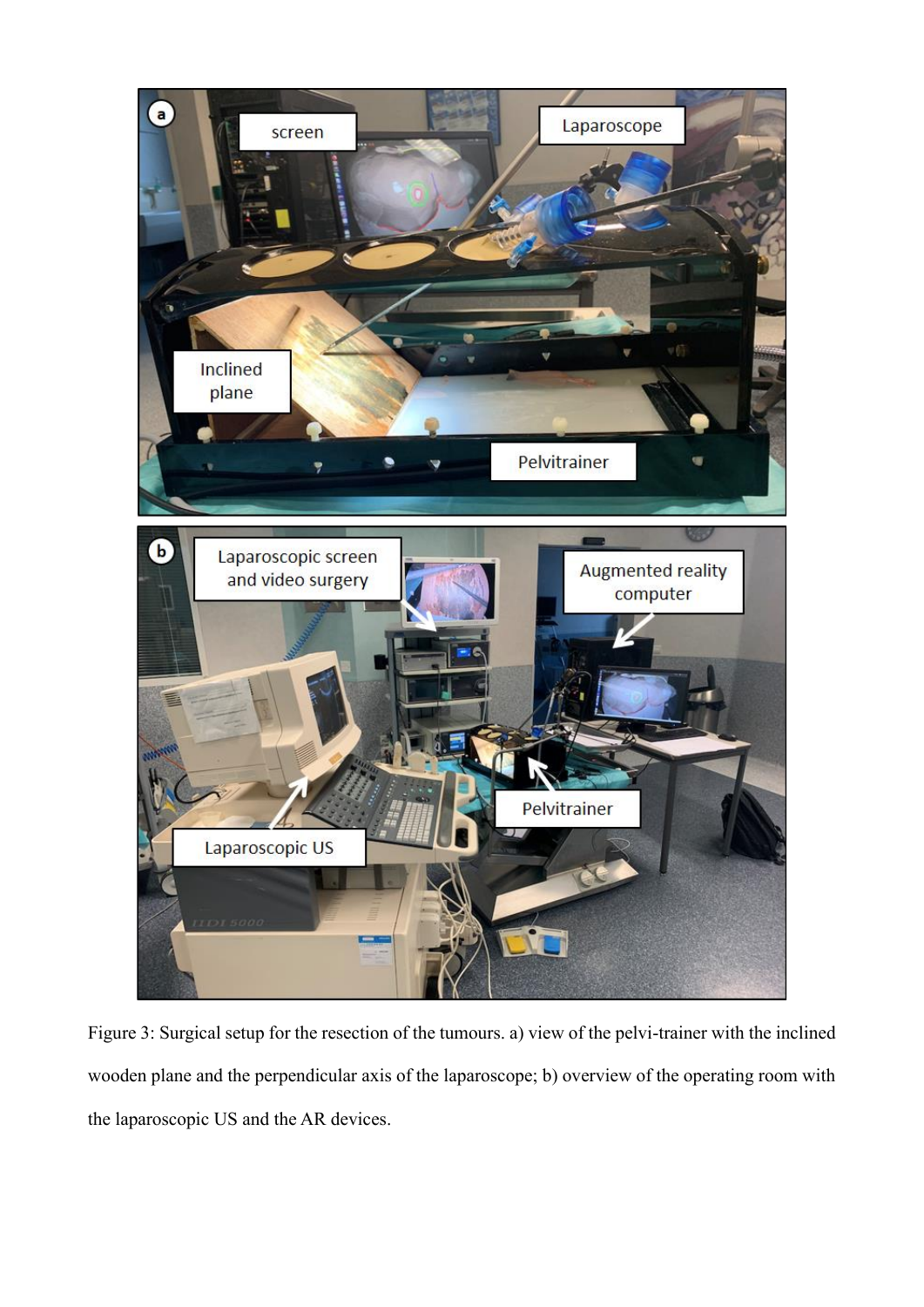

Figure 4: Augmented reality using Hepataug. a) after screenshot of the laparoscopic screen, the ridge (red line), the silhouette (yellow line), and the falciform ligament (blue line) are drawn on the laparoscopic image (continuous lines) and on the 3D model (dotted lines); b) 3D model and real liver before the beginning of the procedure; c) Hepataug runs and the 3D model is superimposed on the laparoscopic screen.